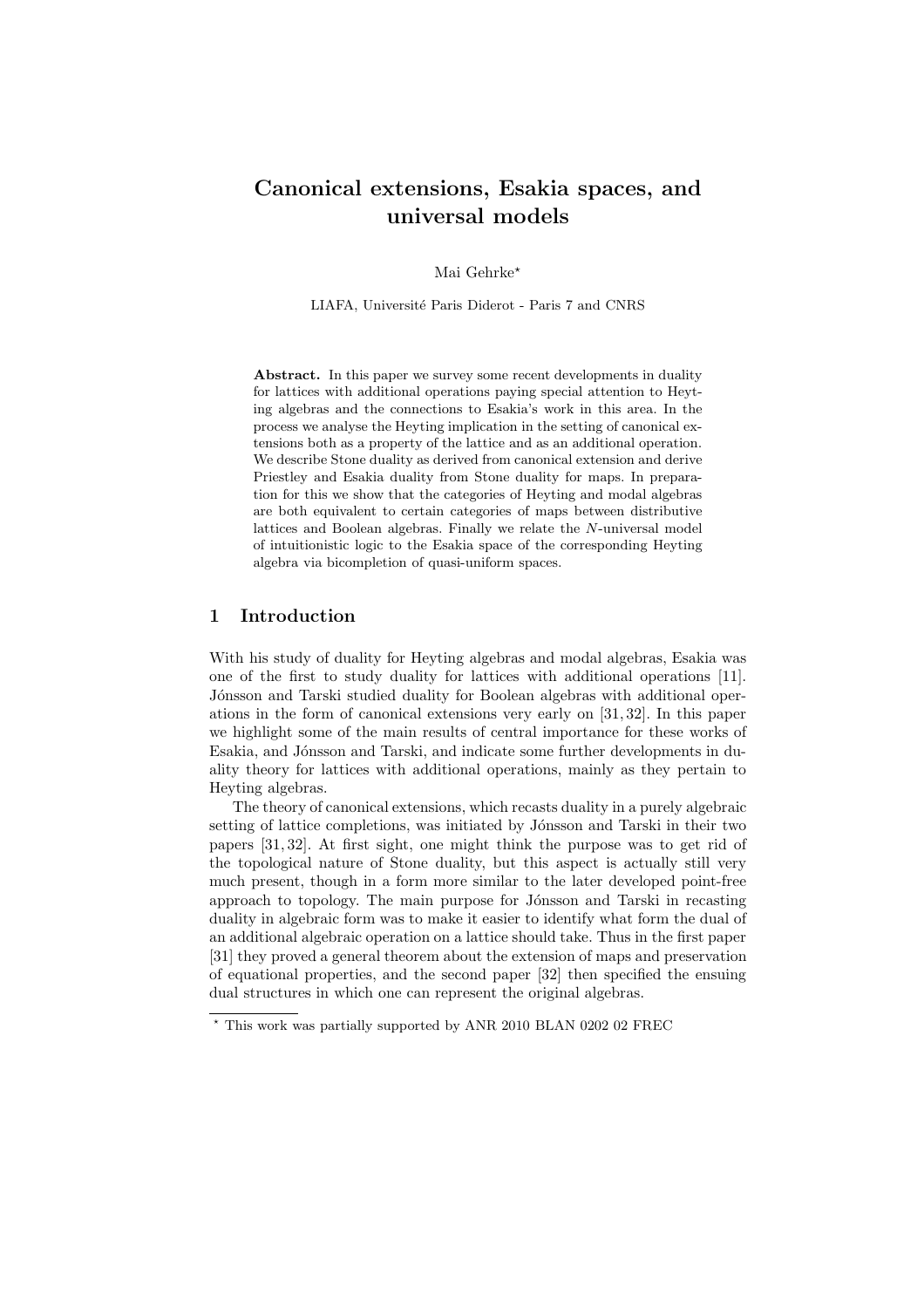The theory of canonical extensions has moved forward significantly since the seminal work of Jónsson and Tarski and is now applicable far beyond the original Boolean setting. It has the advantage of allowing a uniform and relatively transparent treatment of duality issues concerning additional operations. Since Esakia's work on duality for Heyting and S4 modal algebras may be seen as special instances of duality for lattices with additional operations, the theory of canonical extensions has in fact allowed the generalisation of many of Esakia's results and methods to a much wider setting. In this paper we will show this while focussing mainly on Heyting algebras.

In Section 2 we give a brief introduction to canonical extension and show that it provides a point-free approach to duality for Heyting algebras. To this end, we show, in a constructive manner, that the canonical extension of any distributive lattice is a complete W -distributive lattice and thus also a Heyting algebra. Further, we show that the canonical embedding of a lattice in its canonical extension is conditionally Heyting and thus a Heyting algebra embedding if the original distributive lattice is a Heyting algebra. In Section 3 we explain how additional operations are treated in the theory of canonical extensions and illustrate this in the particular example of Heyting implication, viewed as an additional operation on a lattice.

Section 4 is purely algebraic and is a preparation for the duality results for Heyting and S4 modal algebras. Here we discuss Booleanisation of distributive lattices. In modern terms Booleanisation is the fact that the inclusion of the category of Boolean algebras in the category of distributive lattices has a left adjoint. This means, among other, that for any distributive lattice  $D$ , there is a unique Boolean algebra  $D^-$  that contains D as a sublattice, and that is generated by  $D$  as a Boolean algebra. This implies that the category of distributive lattices is equivalent to the category of lattice inclusions  $D \hookrightarrow D^-$  with commutative diagrams for which the maps between the domains are lattice maps and the maps between the codomains are Boolean algebra maps. One can then see Heyting algebras as the (non full) subcategory of those inclusions  $D \hookrightarrow D^-$  which have an upper adjoint  $g: D^- \to D$  and with commutative diagrams that also commute for the adjoint maps. Finally S4 modal algebras also live inside the category of lattice embeddings from distributive lattices to Boolean algebras as those lattice embeddings  $e: D \to B$  that have an upper adjoint, and the maps are, as for Heyting algebras, the commutative diagrams that commute both for the embeddings and for their upper adjoints. That is, in this setting, one may see the category of Heyting algebras as the intersection of the category of distributive lattices and the category of S4 modal algebras. This point of view on distributive lattices, Heyting algebras, and S4 modal algebras allows one to see all of them as certain *maps* between distributive lattices and Boolean algebras. Now applying Stone duality to these maps yields Priestley duality for distributive lattices, and Esakia duality for Heyting algebras and modal algebras.

In Section 5 we show how Stone duality may be derived from the canonical extension results by 'adding points' in the sense of point-free topology. Further, we give an algebraic account of the duality for operators and the corresponding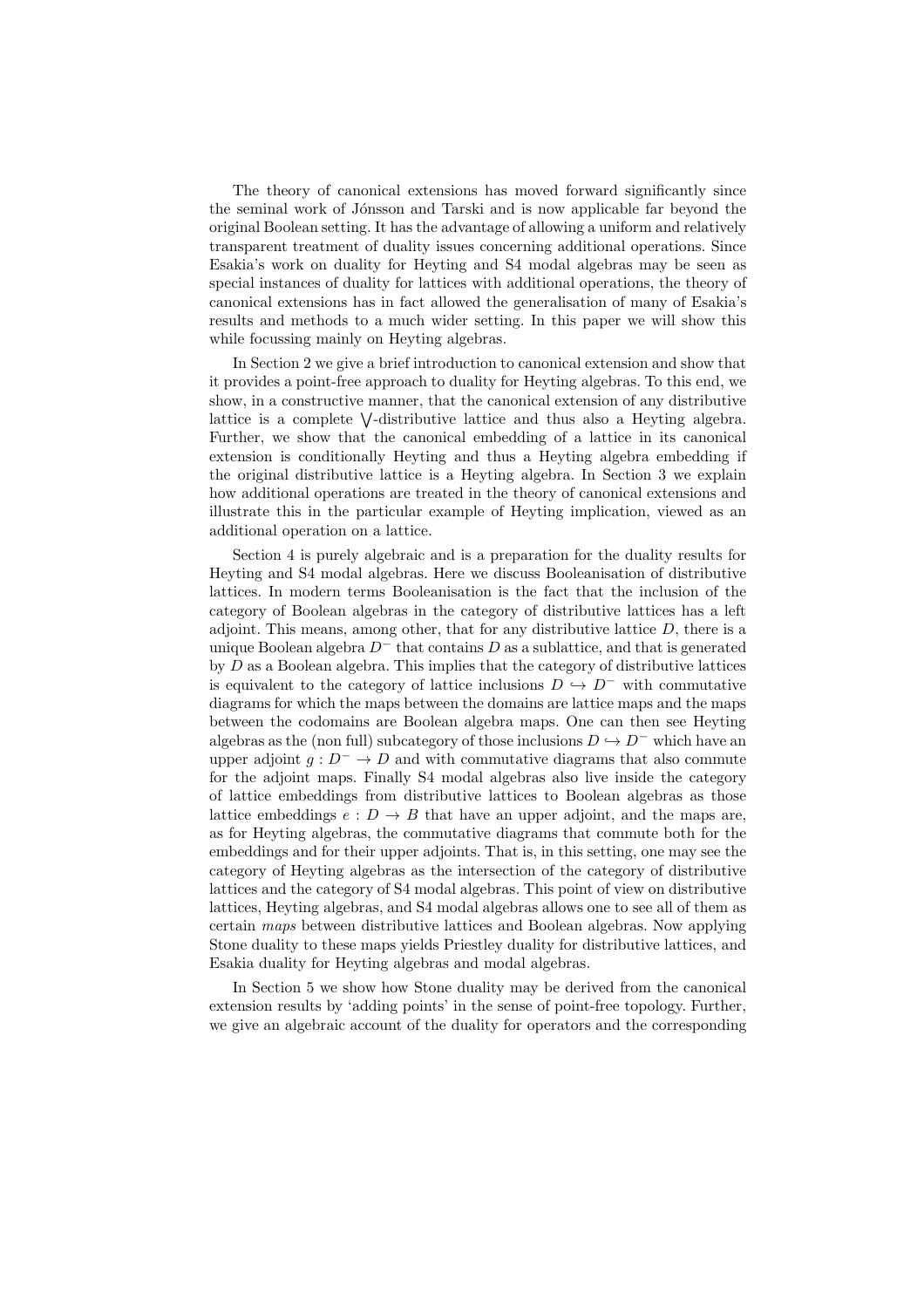notion of bisimulation. This last topic is treated further in Section 7 where we discuss Esakia's lemma and its generalisation as obtained in our paper [20] with Bjarni Jónsson. Finally, in Section 6, we derive both Priestley and Esakia duality from Stone duality with the help of the results of Section 4.

In Section 8, we briefly discuss set representations of distributive lattices and in particular the representation of the free N-generated Heyting algebra in the so-called N-universal model. In particular, we outline recent results from [17] which show that the Stone or Priestley space of a distributive lattice is the bicompletion of *any* set representation of the lattice, viewed as a quasi-uniform space.

I would like to thank the anonymous referee as well as Dion Coumans and Sam van Gool for carefully reading a draft of the paper and making many useful comments which have improved the paper greatly. I also want to thank Guram Bezhanishvili for detailed historical comments pointing out how my view point of Esakia duality here closely corresponds to Leo Esakia's own derivation of the duality. These historical comments have been incorporated in Sections 4 and 6 as appropriate. Finally I would like to thank Dick de Jongh for helpful discussions about the universal models for intuitionistic logic.

# 2 Canonical extension

Canonical extensions were first introduced by Jónsson and Tarski [31] in order to deal with additional operations such as modalities and relation algebraic operations in the setting of Stone duality. The idea is the following: A topological space is a pair,  $(X, \mathcal{O})$  where X is a set, and  $\mathcal{O}$  is a collection of downsets of X (in the order on X induced by  $\mathcal{O}$ ). Since the poset X and the complete lattice,  $\mathcal{D}(X)$ , of all downsets of X are dual to each other via the discrete duality between posets and downset lattices, the information in giving  $(X, \mathcal{O})$  is exactly the same as the information in the embedding  $\mathcal{O} \hookrightarrow \mathcal{D}(X)$ . Further, in the case of Stone duality, since  $\mathcal O$  is generated by the dual lattice D, the data  $\mathcal O \hookrightarrow \mathcal D(X)$ , in turn, amounts to giving an embedding  $D \hookrightarrow \mathcal{D}(X)$ . This latter formulation brings the entire duality within the setting of lattice theory, making the proper translation of additional structure such as operations on the lattice more transparent. The key insight needed here is that this embedding may be uniquely characterised among the completions of D.

Definition 1. *Let* L *be a lattice, a* canonical extension *of* L *is a lattice completion*  $L \hookrightarrow L^{\delta}$  *of*  $L$  *with the following two properties:* 

density: L is  $\bigvee \bigwedge$ - and  $\bigwedge \bigvee$ -dense in  $L^{\delta}$ , that is, every element of  $L^{\delta}$  is both *a join of meets and a meet of joins of elements of* L*;*

compactness: *given any subsets* S and T of L with  $\bigwedge S \leq \bigvee T$  in  $L^{\delta}$ , there *exist finite sets*  $S' \subseteq S$  *and*  $T' \subseteq T$  *such that*  $\bigwedge S' \leq \bigvee T'$  *in L*.

The fundamental facts about canonical extensions are the following.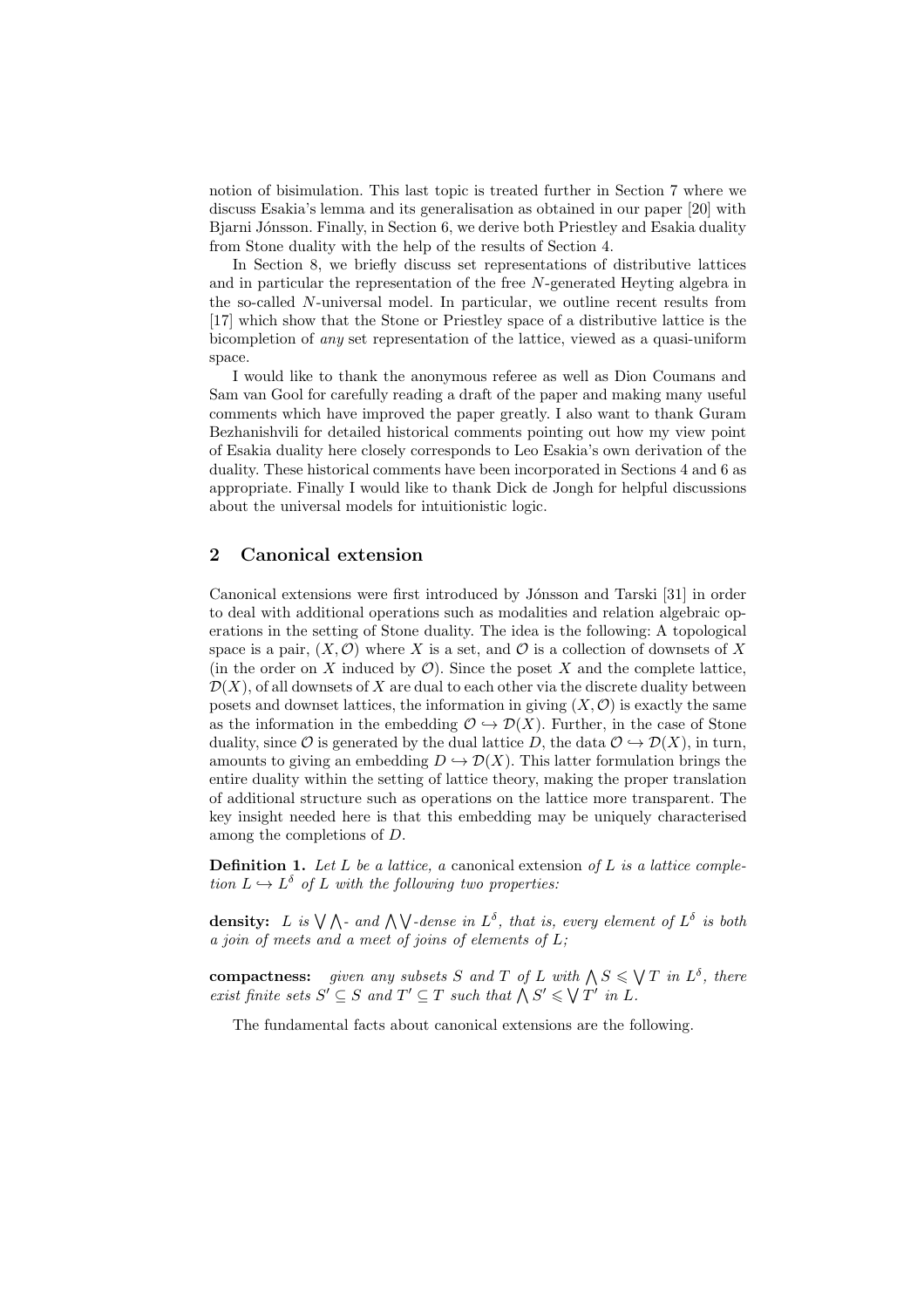Theorem 1. *Every bounded lattice has a canonical extension and it is unique up to an isomorphism which commutes with the embedding of the original lattice in the extension.*

**Theorem 2.** For any bounded distributive lattice D, the map  $\eta : D \to \mathcal{D}(X, \leqslant)$ *into the lattice of all downsets of the dual space* X *of* D *which sends each element*  $d \in D$  *to the corresponding clopen downset*  $\eta(d)$  *is a canonical extension of* D.

In the original approach of Jónsson and Tarski for Boolean algebras [31] and Gehrke and Jónsson for bounded distributive lattices [20], Theorem 2 provided the existence part of Theorem 1. However, the canonical extension may also be obtained directly from the lattice without the use of the axiom of choice. This was first identified by Ghilardi and Meloni in the case of Heyting algebras in their work on intermediate logics [29]. A similar choice-free approach was used in [18] where Theorem 1 was first proved in the setting of arbitrary (i.e., notnecessarily-distributive) bounded lattices. There, it was shown that the lattice of Galois closed sets of the polarity  $(\mathcal{F}, \mathcal{I}, R)$ , where  $\mathcal{F}$  is the collection of lattice filters of  $L$  and  $\mathcal I$  is the collection of lattice ideals of  $L$ , and  $FRI$  if and only if  $F \cap I \neq \emptyset$ , yields a canonical extension of L. This is actually part of a more general representation theorem for so-called  $\Delta_1$ -completions of a lattice. These are the completions satisfying the density condition in Definition 1. In [19] it was shown that any such completion may be obtained as the Galois closed subsets of a certain kind of polarity between a closure system of filters and a closure system of ideals of the original lattice. A different choice-free approach to the existence of canonical extensions for lattices via dcpo presentations was given in [24].

It follows from Theorem 2 that the canonical extension of any bounded distributive lattice is a downset lattice and therefore a complete Heyting algebra. We show here, in a choice-free manner, that the canonical extension of any bounded distributive lattice is a frame and thus also a complete Heyting algebra. Further, we show that the embedding of a bounded lattice in its canonical extension is conditionally Heyting, meaning that it preserves the implication whenever defined. Thus canonical extension also provides a constructive approach to Esakia duality.

We first need a few facts about canonical extensions. In working with topological spaces, the closed and the open subsets, obtained for a Boolean space by taking arbitrary intersections and arbitrary unions of basic clopens, respectively, play a very important role. For canonical extensions, the basic clopens are replaced by the image of the embedding  $L \hookrightarrow L^{\delta}$  and the closures under infima and suprema play roles similar to those of closed and open subsets in topology. Also, from a lattice theoretic perspective, the density condition that is part of the abstract definition of canonical extension makes it clear that the meet and the join closures of L in  $L^{\delta}$  play a central role.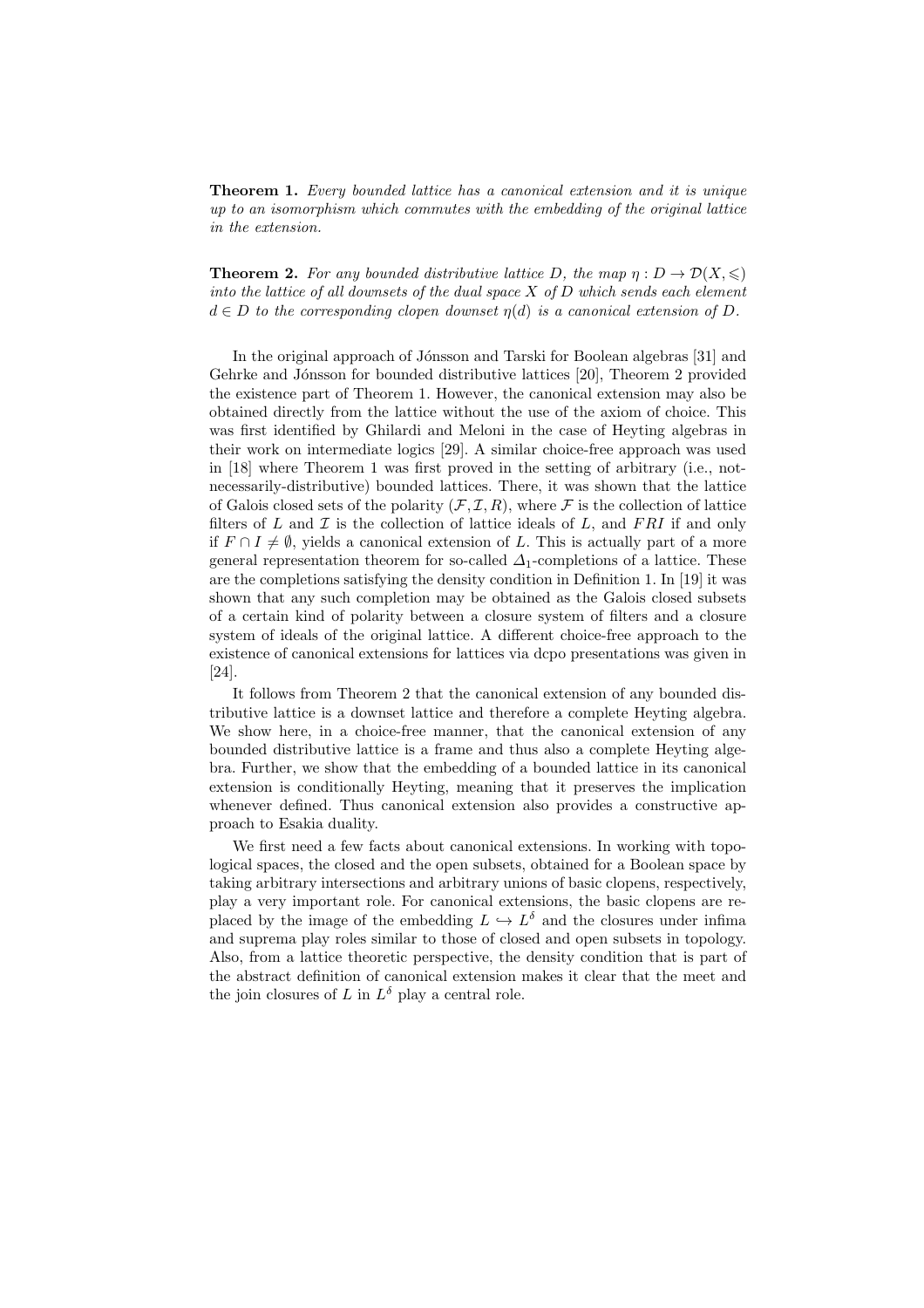Definition 2. *Let* L *be a lattice, and* L <sup>δ</sup> *a canonical extension of* L*. Define*

 $F(L^{\delta}) := \{ x \in L^{\delta} \mid x \text{ is a meet of elements from } L \},$ 

 $I(L^{\delta}) := \{ y \in L^{\delta} \mid y \text{ is a join of elements from } L \}.$ 

We refer to the elements of  $F(L^{\delta})$  as filter elements and to the elements of  $I(L^{\delta})$ *as ideal elements.*

The reason for this nomenclature is that the poset  $F(L^{\delta})$  of filter elements of  $L^{\delta}$  is reverse order isomorphic to the poset  $\textbf{Filt}(L)$  of lattice filters of L via the maps  $x \mapsto (\uparrow x) \cap L$  and  $F \mapsto \bigwedge_{L^{\delta}} F$ , and, dually, the poset  $I(L^{\delta})$  of ideal elements of  $L^{\delta}$  is order isomorphic to the poset  $\text{Idl}(L)$  of lattice ideals of L via the maps  $y \mapsto (\downarrow y) \cap L$  and  $I \mapsto \bigvee_{L^{\delta}} I$ . Establishing these isomorphisms is in fact the first step in proving the uniqueness of the canonical extension, see e.g. [19, Theorem 5.10]. Note that now we can reformulate the density condition for canonical extensions by saying that  $F(L^{\delta})$  is join dense in  $L^{\delta}$  and  $I(L^{\delta})$  is meet dense in  $L^{\delta}$ .

We are now ready to prove that the canonical extension of a bounded distributive lattice satisfies the join-infinite distributive law.

**Theorem 3.** Let D be a bounded distributive lattice. Then  $D^{\delta}$  is  $\bigvee$ -distributive.

*Proof.* As a first step we want to show for  $x \in F(D^{\delta})$  and  $X \subseteq F(D^{\delta})$  that

$$
x \wedge \bigvee X \leqslant \bigvee \{ x \wedge x' \mid x' \in X \}.
$$

To this end, let  $z \in F(D^{\delta})$  with  $z \leqslant x \wedge \bigvee X$  and  $y \in I(D^{\delta})$  with  $\bigvee \{x \wedge x' \mid$  $x' \in X$   $\} \leqslant y$ . By the join density of  $F(D^{\delta})$  and the meet density of  $I(D^{\delta})$ , it suffices to show that we must have  $z \leq y$ .

The condition on y implies that, for each  $x' \in X$ , we have  $x \wedge x' \leq y$ , and thus, by compactness, there are  $a, b \in D$  with  $x \le a, x' \le b$  and  $a \wedge b \le y$ . As a consequence we have

$$
\bigvee X \leqslant \bigvee \{ b \in D \mid \exists x' \in X \, \exists a \in D \text{ with } x \leqslant a, x' \leqslant b, \text{ and } a \wedge b \leqslant y \}.
$$

This inequality, combined with  $z \leq x \wedge \bigvee X \leq \bigvee X$  and compactness, now implies that there are  $b_1, \ldots, b_n \in D$ , there are  $x'_1, \ldots, x'_n \in X$  with  $x'_i \leq b_i$ , and there are  $a_1, \ldots, a_n \in D$  with  $x \leq a_i$  and  $a_i \wedge b_i \leq y$  and  $z \leq b_1 \vee \ldots \vee b_n$ . Let  $a = a_1 \wedge \ldots \wedge a_n$  then, since  $z \leqslant x \wedge \bigvee X \leqslant x$ , we have

$$
z \leq x \wedge (b_1 \vee \ldots \vee b_n)
$$
  
\n
$$
\leq a \wedge (b_1 \vee \ldots \vee b_n)
$$
  
\n
$$
= (a \wedge b_1) \vee \ldots \vee (a \wedge b_n)
$$
  
\n
$$
\leq (a_1 \wedge b_1) \vee \ldots \vee (a_n \wedge b_n) \leq y.
$$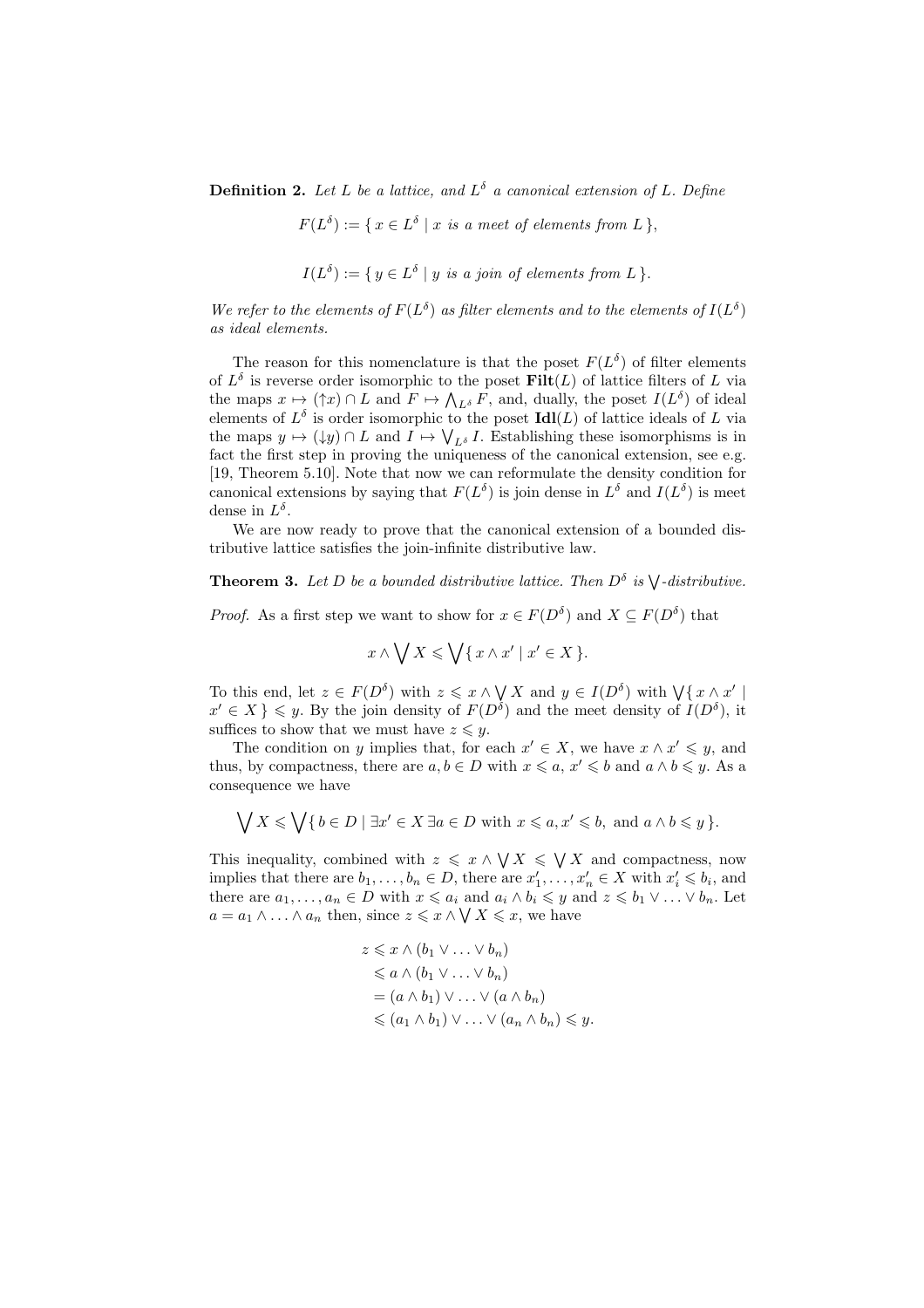It follows that  $x \wedge \bigvee X \leq \bigvee \{x \wedge x' \mid x' \in X\}$  as desired. In order to prove that  $L^{\delta}$  is  $\bigvee$ -distributive, it is enough to consider suprema of collections X of filter elements since the filter elements are join dense in  $L^{\delta}$ . However, we need to know that for any  $u \in L^{\delta}$ , we have  $u \wedge \bigvee X \leq \bigvee \{u \wedge x' \mid x' \in X\}$ . To this end we have

$$
u \wedge \bigvee X = \bigvee \{x \in F(L^{\delta}) \mid x \leq u \wedge \bigvee X\}
$$
  
\n
$$
\leq \bigvee \{x \wedge \bigvee X \mid u \geq x \in F(L^{\delta})\}
$$
  
\n
$$
\leq \bigvee \{ \bigvee \{x \wedge x' \mid x' \in X\} \mid u \geq x \in F(L^{\delta})\}
$$
  
\n
$$
= \bigvee \{ \bigvee \{x \wedge x' \mid u \geq x \in F(L^{\delta})\} \mid x' \in X\}
$$
  
\n
$$
\leq \bigvee \{u \wedge x' \mid x' \in X\}.
$$

This completes the proof. □

Note that, by order duality, it follows that the canonical extension of a distributive lattice also is  $\Lambda$ -distributive, but this is not our focus here. Next we prove that the canonical embedding is conditionally Heyting.

**Proposition 1.** Let L be a bounded lattice. The canonical extension  $\eta: L \to L^{\delta}$ *preserves any existing relative pseudocomplements.*

*Proof.* Let  $a, b \in L$  and suppose  $a \to_L b = \max\{c \in L \mid a \wedge c \leq b\}$  exists. Let  $x \in F(L^{\delta})$  with  $a \wedge x \leq b$ , then, by compactness, there is  $c \in L$  with  $a \wedge c \leq b$ and  $x \leqslant c$ . Thus  $x \leqslant a \rightarrow_L b$ . Since  $F(L^{\delta})$  is join dense in  $L^{\delta}$ , it follows that  $a \rightarrow_L b = \max\{u \in L^{\delta} \mid a \wedge u \leqslant b\}$  and thus  $a \rightarrow_{L^{\delta}} b$  exists and is equal to  $a \rightarrow_L b.$ 

Corollary 1. *Let* A *be a Heyting algebra. The canonical extension of* A *as a bounded lattice is a Heyting algebra embedding.*

# 3 Implication as an additional operation

In the previous section, we saw that canonical extension, or equivalently, the representation given by topological duality for bounded lattices, restricts to Heyting algebras giving Heyting algebra representations. The theory of canonical extensions was developed to deal with additional operations that may not be determined by the order of the underlying lattice. As such, canonical extension for distributive lattices with additional operations may be seen as a generalisation (in algebraic form) of Esakia duality.

In this section, we give the general definitions of extensions of maps and relate these, in the case of Heyting algebras, to the Heyting implication on the canonical extension.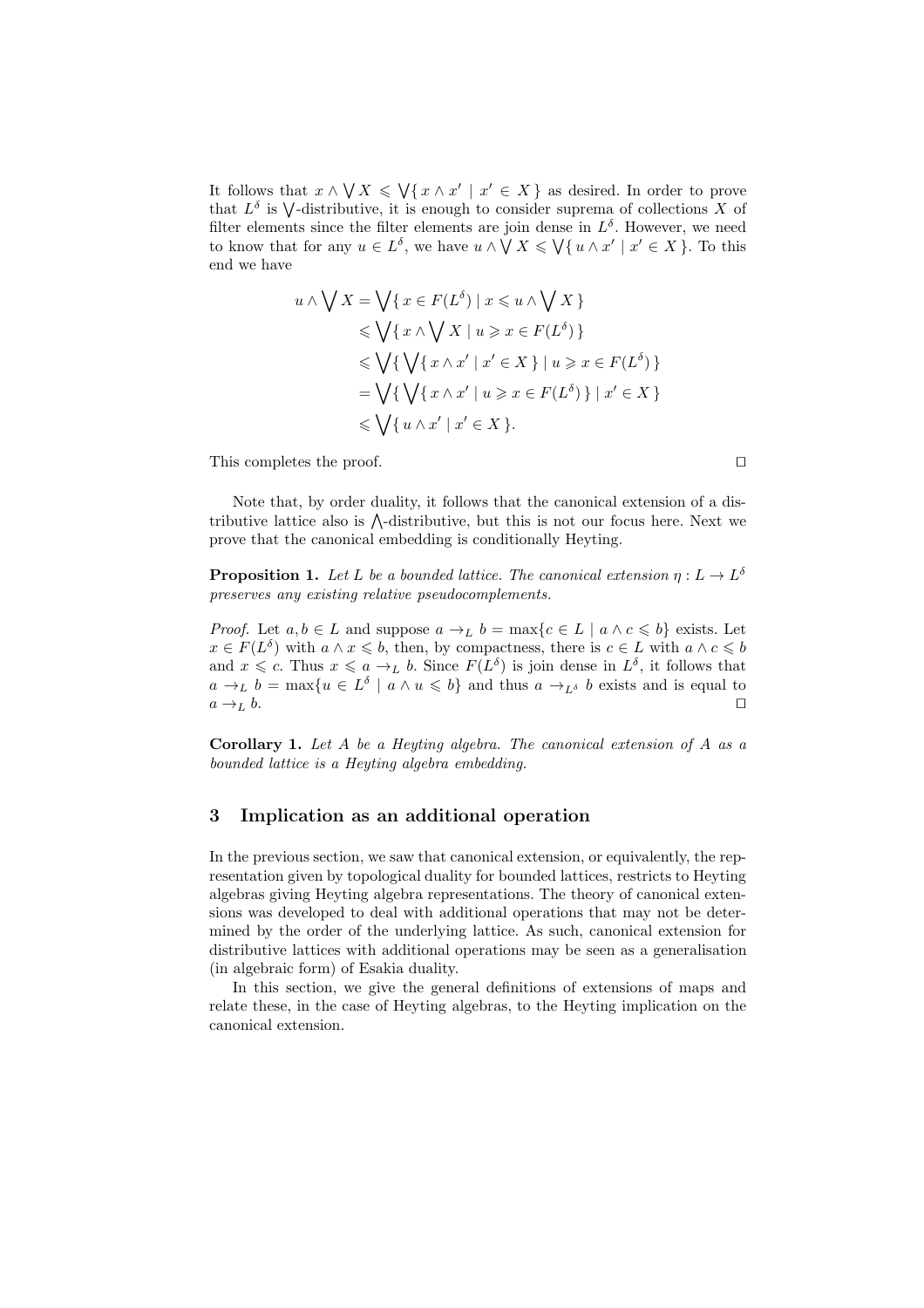**Definition 3.** Let K and L be lattices,  $f: K \to L$  any function. We define  $maps f^{\sigma}$  and  $f^{\pi}$  from  $K^{\delta}$  into  $L^{\delta}$  by

$$
f^{\sigma}(u) := \bigvee \left\{ \bigwedge \{ f(a) \mid a \in K \text{ and } x \leq a \leq y \} \mid F(K^{\delta}) \ni x \leq u \leq y \in I(K^{\delta}) \right\},
$$
  

$$
f^{\pi}(u) := \bigwedge \left\{ \bigvee \{ f(a) \mid a \in K \text{ and } x \leq a \leq y \} \mid F(K^{\delta}) \ni x \leq u \leq y \in I(K^{\delta}) \right\}.
$$

The above definition, for arbitrary maps, was first given in the setting of distributive lattices and it was shown that these are in fact upper and lower envelopes with respect to certain topologies [21]. This is not always true in the general lattice setting, but it is still true for mono- and antitone maps and for arbitrary maps on lattices lying in finitely generated lattice varieties. For details, see Section 4 of [23] and the Ph.D. thesis of Jacob Vosmaer [44].

The two above extensions of a map  $f$  are not always equal, but for maps that are join or meet preserving, or that turn joins into meets or vice versa, the two extensions agree and we say such maps are *smooth*, see e.g. [21, Corollary 2.25]. However, for binary operations, coordinate-wise preservation, or reversal, of join and/or meet is not sufficient to imply smoothness. Example 1 below shows that implication, viewed as an additional binary operation on the lattice underlying a Heyting algebra, need not be smooth.

In the example we will make use of two basic facts about canonical extensions of lattices which are useful when dealing with additional operations: First of all, the canonical extension of a finite product is, up to isomorphism, the product of the canonical extensions of the individual lattices. This allows one to compute coordinate-wise. Secondly, the operation  $L \mapsto L^{\partial}$  which yields for each lattice the order dual lattice also commutes with canonical extension and the filter elements of  $L^{\delta}$  are precisely the ideal elements of  $(L^{\partial})^{\delta} = (L^{\delta})^{\partial}$  and vice versa.

Looking at the definitions of the extensions of maps, note that they are self dual in the order *on the domain* of the map. Thus we can take the order dual of the domain, or of any coordinate of the domain, and still obtain the same extension. Further note that, if the map is order preserving, then the upper bounds of the intervals on which we are taking meets, and the lower bounds of the intervals on which we are taking joins play no role. Accordingly, for  $f: K \to L$ order-preserving we have

$$
f^{\sigma}(u) = \bigvee \left\{ \bigwedge \{ f(a) \mid x \leq a \in K \} \mid F(K^{\delta}) \ni x \leq u \right\},\
$$

and, in particular,  $f^{\sigma}(x) = \bigwedge \{ f(a) \mid x \leq a \in K \}$  for filter elements  $x \in F(K^{\delta})$ .

*Example 1.* Let A be the Heyting algebra consisting of a countable decreasing chain with a bottom added. Since  $A$  is a chain it is a Heyting algebra in which the implication is given by

$$
f(a,b) = \begin{cases} 1 \text{ if } a \leq b, \\ b \text{ if } a > b. \end{cases}
$$

Since  $f$  is order-preserving in its second coordinate and order-reversing in its first, it will be convenient to regard f as a map from  $A^{\partial} \times A$  to A; we then have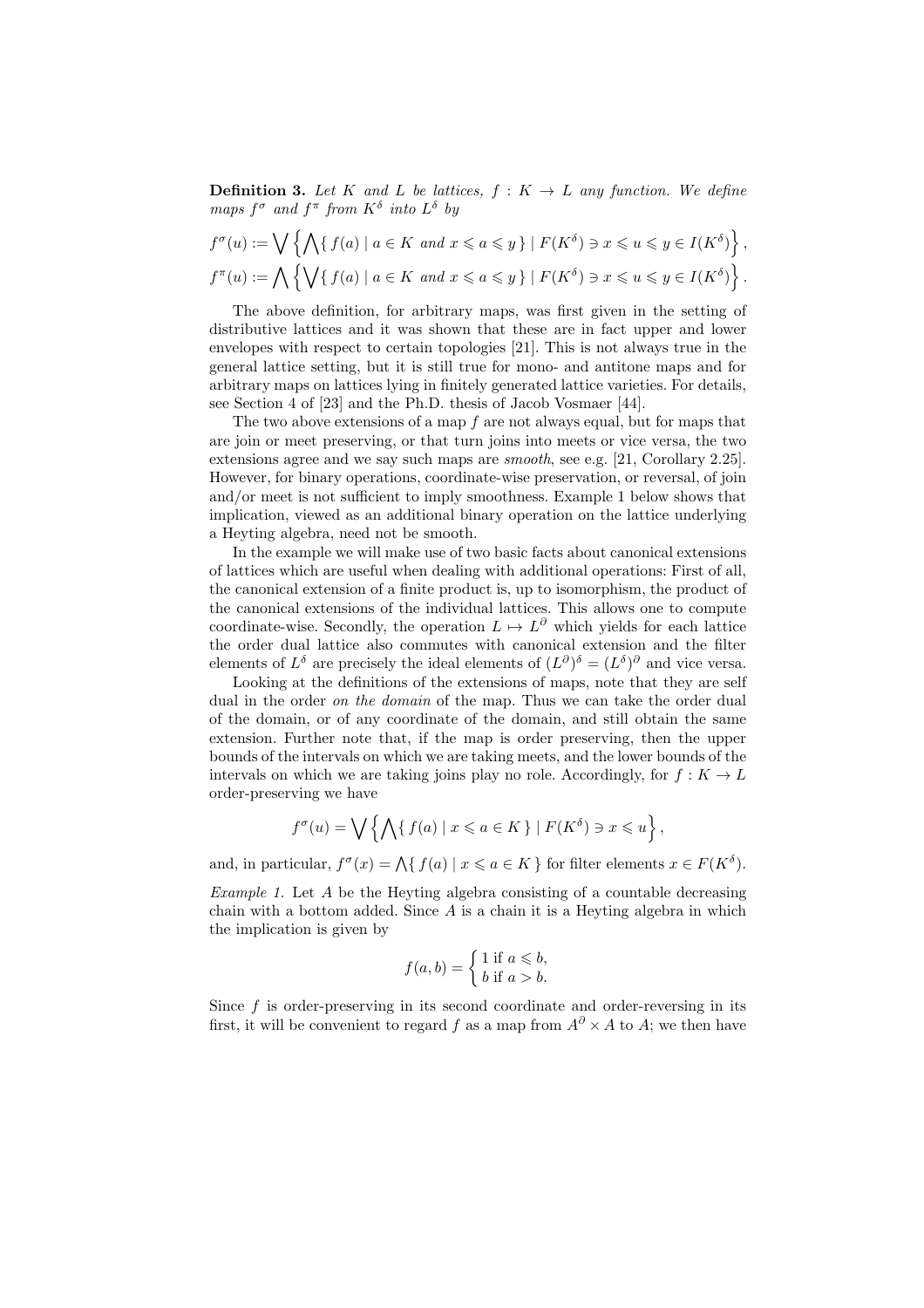an order-preserving map to work with. We label the canonical extensions of the two chains as in the figures below.



In  $A^{\delta}$  there is a single element which is not a lattice element, namely the filter element x. The canonical extension of  $A^{\partial} \times A$  is the product shown below. The only element which is neither a filter element nor an ideal element of the product is  $(x, x)$  and this is where the two extensions take different values.



The value of  $f^{\sigma}(x, x)$  is calculated by approaching  $(x, x)$  from below with filter elements, and in the second coordinate  $x$  is itself a filter element, while it is an ideal element of the dual lattice  $A^{\partial}$ . Also, in  $A^{\partial}$ , the only filter elements below x are the actual lattice elements  $a \in A^{\partial}$ . Thus we get:

$$
f^{\sigma}(x, x) = \bigvee \{ f^{\sigma}(a, x) \mid A^{\partial} \ni a \leq^{\partial} x \}
$$
  
= 
$$
\bigvee \{ \bigwedge \{ f(a, b) \mid x \leq b \in A \} \mid A^{\partial} \ni a \leq^{\partial} x \}
$$
  
= 
$$
\bigvee \{ \bigwedge \{ b \mid x \leq b \in A, b < a \} \mid x \leq a \in A \}
$$
  
= x.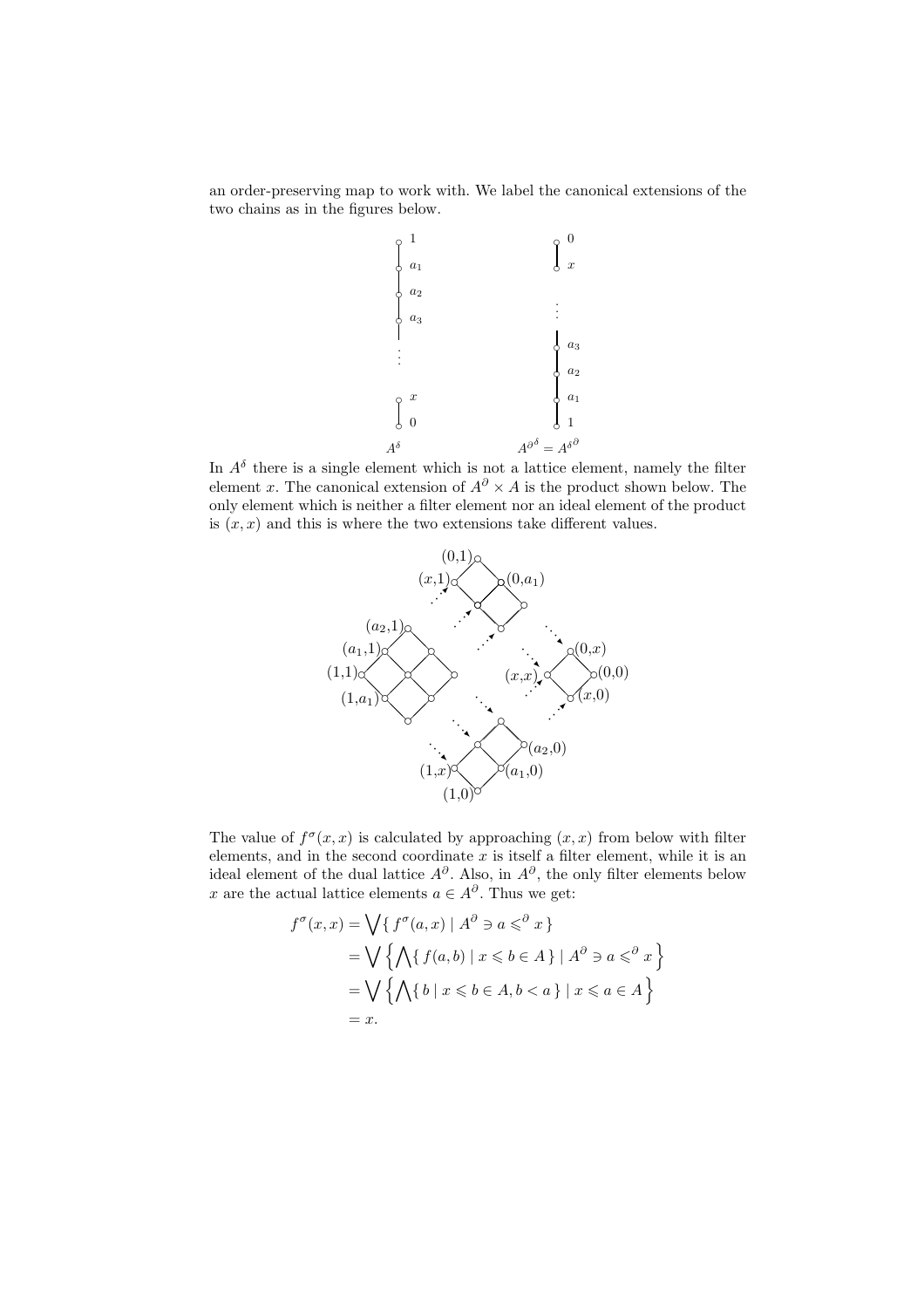The value of  $f^{\pi}(x, x)$  is calculated by approaching  $(x, x)$  from above

$$
f^{\pi}(x, x) = \bigwedge \{ f^{\pi}(x, b) \mid x \leq b \in A \}
$$
  
= 
$$
\bigwedge \{ \bigvee \{ f(a, b) \mid A^{\partial} \ni a \leq^{\partial} x \} \mid x \leq b \in A \}
$$
  
= 
$$
\bigwedge \{ 1 \mid x \leq b \in A \}
$$
  
= 1.

We conclude that  $f$  is not smooth.

It is clear from the above computation, that, if one of the extensions of the implication on A is equal to the Heyting implication that exists on  $A^{\delta}$ , then it must be the  $\pi$ -extension, and that is indeed the case in general. This is actually just a special instance of the fact that, for an order preserving map  $f$ , if  $g$  is the upper adjoint of f with respect to some coordinate, then  $g^{\pi}$  is the upper adjoint of  $f^{\sigma}$  with respect to the same coordinate [22, Proposition 4.2].

**Proposition 2.** Let  $(A, \rightarrow)$  be a Heyting algebra, then  $(A^{\delta}, (\rightarrow)^{\pi})$  is a Heyting *algebra.*

*Proof.* Let  $x, x' \in F(A^{\delta})$ , and  $y \in I(A^{\delta})$ . Using the fact that  $\rightarrow$  is order preserving as a map from  $\overrightarrow{A}^{\partial} \times A$ , we have

$$
x' \to^{\pi} y = \bigvee \{a' \to b \mid x' \leqslant a' \in A \ni b \leqslant y\}.
$$

Using the compactness property and the definition of filter and ideal elements we then obtain the following string of equivalences

$$
x \wedge x' \leq y \iff \exists a, a', b \in A \ (x \leq a, x' \leq a', b \leq y \text{ and } a \wedge a' \leq b)
$$
  

$$
\iff \exists a, a', b \in A \ (x \leq a, x' \leq a', b \leq y \text{ and } a \leq a' \to b)
$$
  

$$
\iff x \leq x' \to^{\pi} y.
$$

Now let  $u, v, w \in A^{\delta}$ , then, using the density property, the fact that  $A^{\delta}$  is  $\bigvee$ distributive, and the definition of extension for additional operations we have the following string of equivalences

$$
u \wedge v \leq w
$$
  
\n
$$
\iff \forall x, x' \in F(A^{\delta}) \forall y \in I(A^{\delta}) [(x \leq u, x' \leq v, \text{and } w \leq y) \Rightarrow x \wedge x' \leq y]
$$
  
\n
$$
\iff \forall x, x' \in F(A^{\delta}) \forall y \in I(A^{\delta}) [(x \leq u, x' \leq v, \text{and } w \leq y) \Rightarrow x \leq x' \rightarrow^{\pi} y]
$$
  
\n
$$
\iff u \leq v \rightarrow^{\pi} w.
$$

# 4 The connection between Heyting algebras and S4 modal algebras

The well-known equivalence between Heyting algebras and certain S4 modal algebras plays a fundamental role in Esakia duality, and in order to clarify the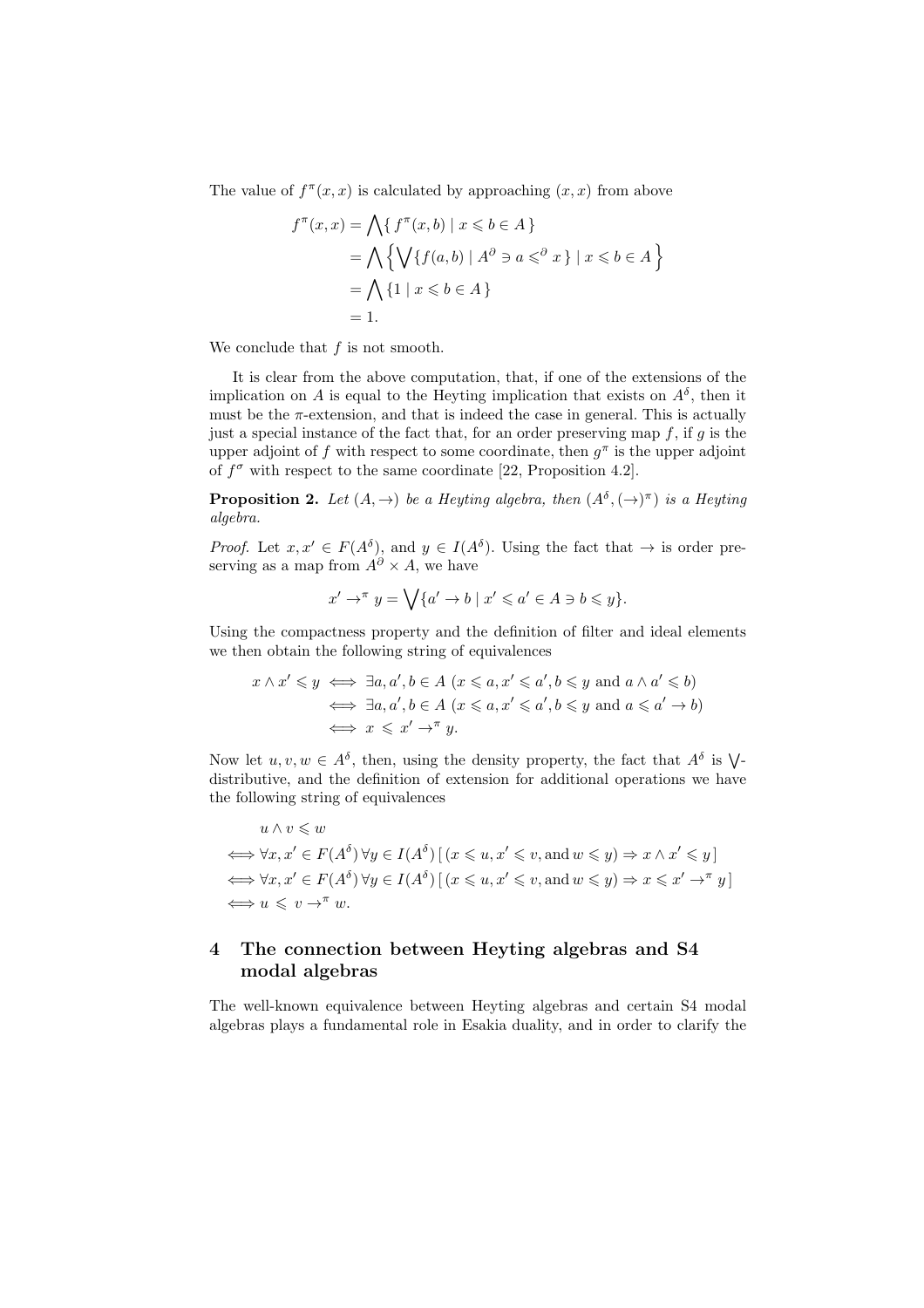relationship of Esakia's duality to Stone and Priestley duality and to canonical extension, we need a purely algebraic and categorical description of this classical connection. This is the purpose of the current section.

McKinsey and Tarski [35] initiated the rigorous study of the connection between Heyting algebras and S4 modal algebras. They worked with closed sets instead of opens and thus with closure algebras and what we now call co-Heyting algebras. In the 1950s, Rasiowa and Sikorski worked further in this area. Their work may be found in their influential monograph [39]. They are the ones who switched to working with the interior and open sets as it is done now. Another paper in the area that was important to Leo Esakia was the 1959 paper by Dummet and Lemmon [10]. The next period of activity occurred in the 1970's with the work of Esakia and Blok, the most relevant and important publications being [11, 3, 4, 12, 13]. In particular, one may find a treatment of the results presented in this section in Section 5 of Chapter II of Leo Esakia's 1985 book [13]. This book is written in Russian, but it may soon be available in English translation. Esakia called the S4-algebras corresponding to Heyting algebras stencil algebras. These were also already studied by McKinsey-Tarski and Rasiowa-Sikorski. Blok (and Dwinger) also payed special attention to these. Finally, the fully categorical description of the relationship between S4 and Heyting may be found in the paper [34] by Makkai and Reyes from 1995.

This equivalence between the category of Heyting algebras and the category of what was called stencil S4-algebras is also at the heart of the Blok-Esakia theorem. This theorem states that the lattice of subvarieties of the variety of Heyting algebras is isomorphic to the lattice of subvarieties of the variety of Grzegorczyk algebras. In fact, the reason that the Blok-Esakia theorem is true is that all varieties of Grzegorczyk algebras are generated by the stencil algebras that they contain. The Blok-Esakia theorem is treated in detail in the chapter by Frank Wolter and Michael Zakharyaschev in this same volume .

Here we start from Booleanisation for distributive lattices in general, a theory which dates back to Peremans' 1957 paper [36]. This is already responsible for the fact that distributive lattices alternatively may be seen as embeddings of distributive lattices into Boolean algebras that they generate. This fact is the algebraic counterpart to Priestley duality. In categorical terms, Booleanisation is the left adjoint of the inclusion of the category of Boolean algebras as a full subcategory of the category of bounded distributive lattices. More concretely, given a bounded distributive lattice D, its Booleanisation  $D^-$  is the unique, up to isomorphism, Boolean algebra containing  $D$  as a bounded sublattice and generated as a Boolean algebra by  $D$ . It may be obtained algebraically by a free construction [36] or via duality (or otherwise) by embedding  $D$  in the power set of its dual space (or in any other Boolean algebra) and generating a Boolean algebra with the image. The inclusion homomorphism  $e_D : D \to D^-$  is the unit of the adjunction and thus the Booleanisation of a bounded lattice homomorphism  $h: D \to E$  commutes with the inclusions  $e_D$  and  $e_E$  so that  $h^-$  extends h. Note that the elements of  $D^-$  can be written in the form  $\bigwedge_{i=1}^n (\neg a_i \vee b_i)$  where the  $a_i$ s and the  $b_i$ s all belong to D.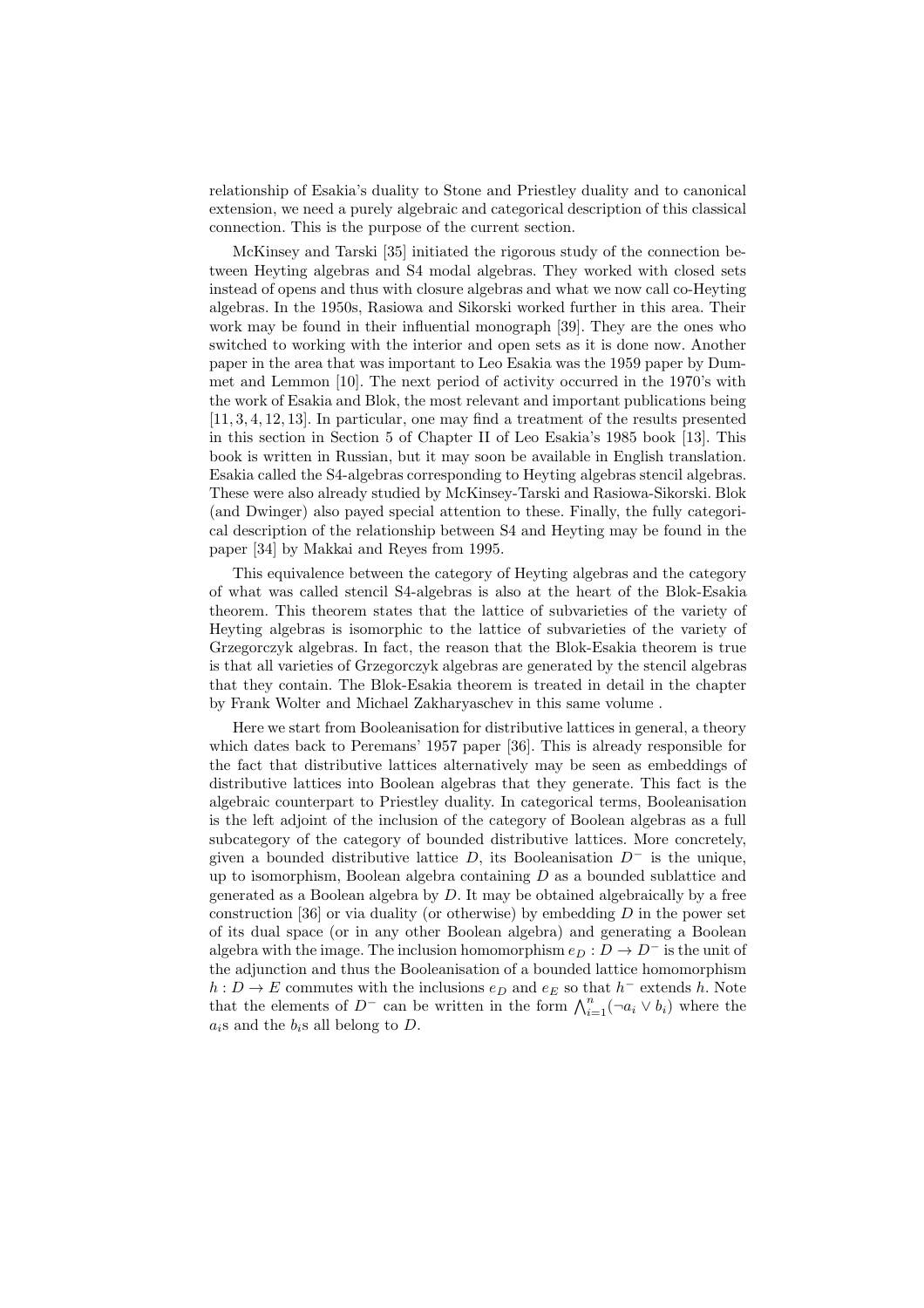Next, Heyting algebras may be seen as those distributive lattices for which  $e_D : D \to D^-$  has a left adjoint, and this extends to a categorical duality.

Proposition 3. *A bounded distributive lattice* A *is the reduct of a Heyting algebra if and only if the inclusion*  $e : A \to A^-$  *of* A *in its Booleanisation has an upper adjoint*  $g : A^- \to A$ *. Furthermore, a lattice homomorphism*  $h : A_1 \to A_2$  *is a Heyting algebra homomorphism if and only if the following diagram commutes*



*where*  $g_i : A_i^- \to A_i$  *is the upper adjoint of the embedding*  $e_i : A_i \to A_i^-$  *for*  $i = 1$ *and* 2*.*

*Proof.* Suppose  $e : A \to A^-$  has an upper adjoint  $g : A^- \to A$ , and let  $a, b, c \in A$ . We have

$$
a \wedge b \leq c
$$
  
\n
$$
\iff e(a) \wedge e(b) \leq e(c)
$$
  
\n
$$
\iff e(a) \leq \neg e(b) \vee e(c)
$$
  
\n
$$
\iff a \leq g(\neg e(b) \vee e(c)).
$$

Thus A is a Heyting algebra with  $b \to c := q(\neg e(b) \lor e(c)).$ 

Conversely, if A is a Heyting algebra, the following string of equivalences, toggling carefully between the algebras  $A$  and  $A^-$ , shows that the adjoint does exist and it gives an explicit way of calculating it. Let  $a \in A$  and  $u = \bigwedge_{i=1}^{n} (\neg e(b_i) \vee$  $e(c_i)$ )  $\in A^-$  where  $b_i, c_i \in A$  for each  $i \in \{1, ..., n\}$ , then we have

$$
e(a) \leqslant \bigwedge_{i=1}^{n} (\neg e(b_i) \lor e(c_i))
$$
  
\n
$$
\iff e(a) \leqslant \neg e(b_i) \lor e(c_i) \text{ for all } i \in \{1, ..., n\}
$$
  
\n
$$
\iff e(a) \land e(b_i) \leqslant e(c_i) \text{ for all } i \in \{1, ..., n\}
$$
  
\n
$$
\iff a \land b_i \leqslant c_i \text{ for all } i \in \{1, ..., n\}
$$
  
\n
$$
\iff a \leqslant b_i \rightarrow c_i \text{ for all } i \in \{1, ..., n\}
$$
  
\n
$$
\iff a \leqslant \bigwedge_{i=1}^{n} (b_i \rightarrow c_i)
$$

Finally, given the formulas relating the upper adjoint of the inclusion and the Heyting implication, and using the fact that  $h^-$  extends h, it is a simple calculation to see that the statement about morphisms is true. ⊓⊔

On the other hand, this is closely related to S4 modal algebras via the following observation.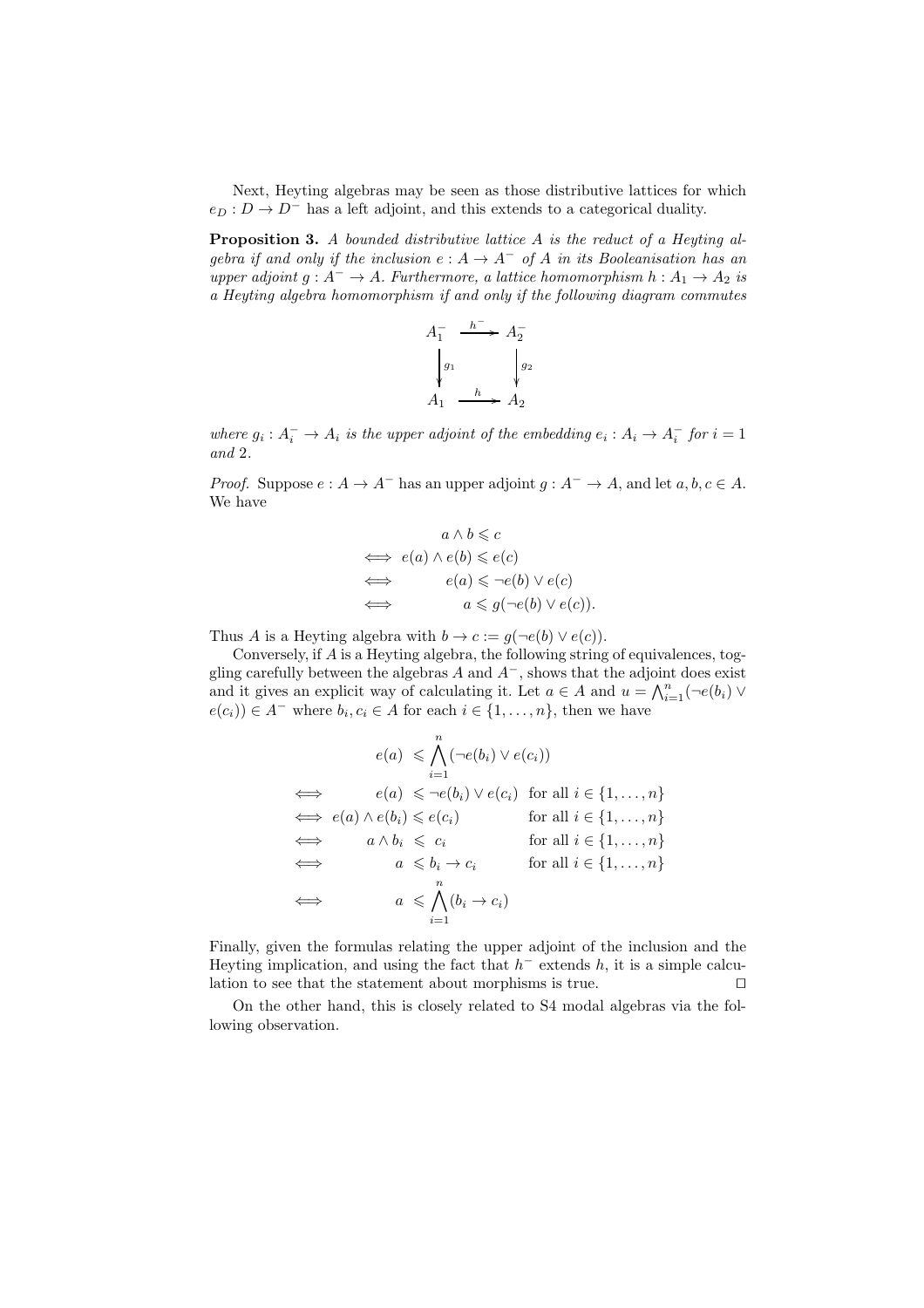Proposition 4. *The category of S4 modal algebras is equivalent to the following category: The objects of the category are adjoint pairs*  $e : D \leftrightarrows B : g$  where D *is a bounded distributive lattice,* B *is a Boolean algebra, and the lower adjoint* e *is a lattice embedding; The morphisms of the category are pairs* (h, k)*, where*  $h: B \to B'$  is a homomorphism of Boolean algebras,  $k: D \to D'$  is a bounded *lattice homomorphism, and the resulting squares commute both for the upper and lower adjoints.*

*Proof.* Given an S4 modal algebra  $(B, \Box)$ , it is easy to check that Im( $\Box$ ) is a bounded distributive sublattice of B, and that the map  $g : B \to \text{Im}(\square)$  defined by  $b \mapsto \Box(b)$  is upper adjoint to the inclusion map  $e : \text{Im}(\Box) \to B$ . Conversely, given an object  $e: D \leftrightarrows B : q$  in the category as described above, it is also easy to see that  $(B, e \circ g)$  is an S4 modal algebra, as well as that the compositions of these two assignments bring us back to an object equal or isomorphic to the one we started with. For the morphisms the pertinent diagram is

$$
B_1 \xrightarrow{h} B_2
$$
  
\n
$$
e_1 \searrow g_1
$$
  
\n
$$
g_1 \xrightarrow{k} g_2
$$
  
\n
$$
D_1 \xrightarrow{k} D_2
$$

Suppose the square commutes both up and down. We have

$$
h \circ (e_1 \circ g_1) = (h \circ e_1) \circ g_1
$$
  
=  $(e_2 \circ k) \circ g_1$   
=  $e_2 \circ (k \circ g_1)$   
=  $e_2 \circ (g_2 \circ h)$   
=  $(e_2 \circ g_2) \circ h$ 

so that  $h$  is a homomorphism for the corresponding modal algebras. Conversely, suppose that  $h : B_1 \to B_2$  satisfies  $h \circ (e_1 \circ g_1) = (e_2 \circ g_2) \circ h$ . We define  $k: D_1 \to D_2$  by  $k = g_2 \circ h \circ e_1$ . Then we have

$$
k \circ g_1 = (g_2 \circ h \circ e_1) \circ g_1 = g_2 \circ (e_2 \circ g_2 \circ h) = g_2 \circ h
$$

and

$$
e_2 \circ k = e_2 \circ (g_2 \circ h \circ e_1) = \mathrm{id}_{D_2} \circ (h \circ e_1) = h \circ e_1
$$

and thus both diagrams commute.  $□$ 

Combining Proposition 3 and Proposition 4 we obtain the following corollary which is the algebraic counterpart of the famous Gödel translation in logic.

Corollary 2. *The category of Heyting algebras is equivalent to the full subcategory of those S4 modal algebras*  $(B, \Box)$  *for which*  $\text{Im}(\Box)$  *generates* B.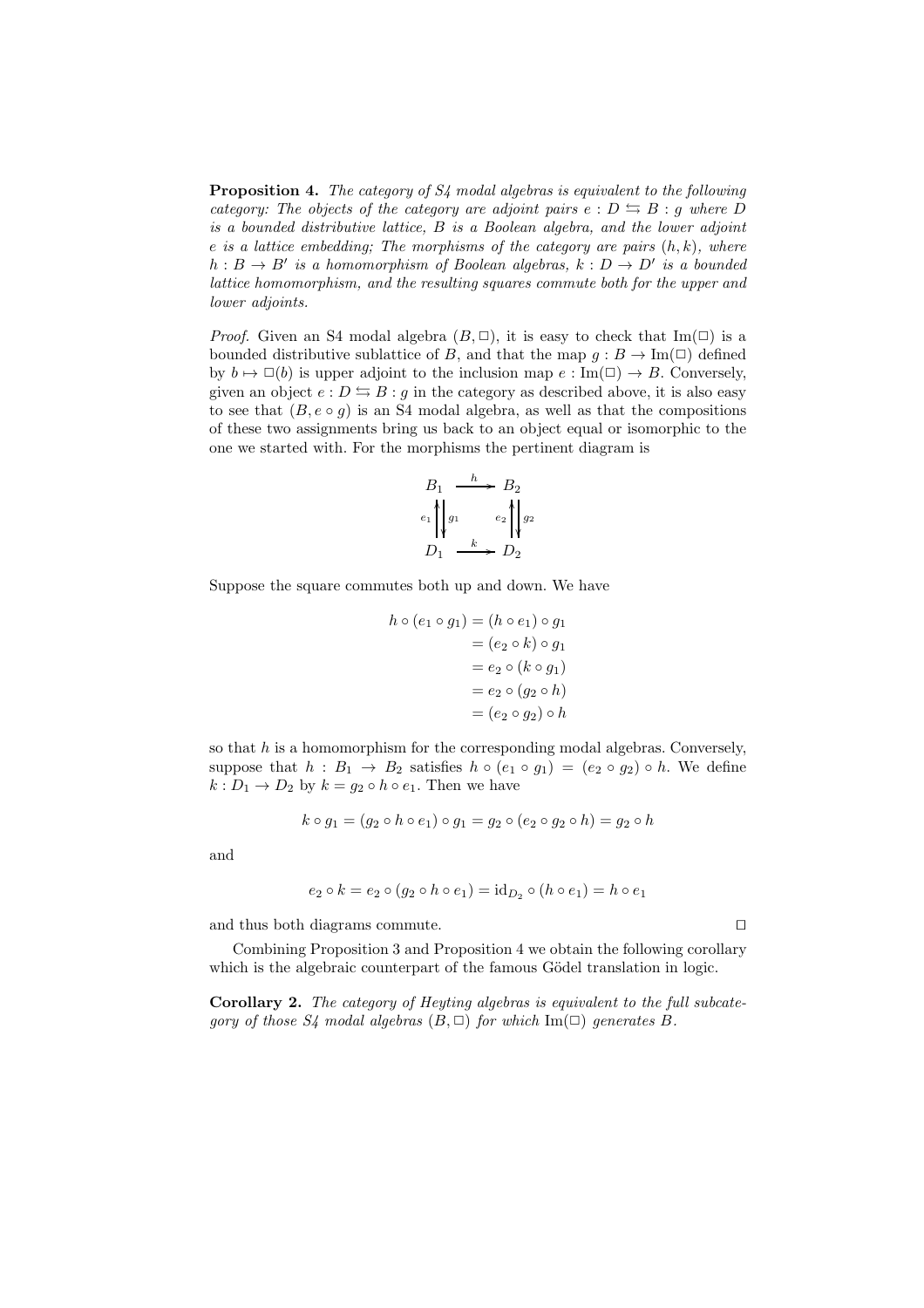#### 5 From canonical extensions to Stone duality

Historically Jónsson and Tarski obtained canonical extension as an algebraic description of Stone duality. However, in retrospect, canonical extension can be obtained directly and in a choice-free manner, and then the duality can be obtained from it by adding points (via Stone's Prime Filter Theorem). This point of view is particularly advantageous when one wants to understand additional operations on lattices.

Given a distributive lattice D, the canonical extension  $D^{\delta}$  is a complete distributive lattice, and, using Stone's Prime Filter Theorem, one can prove that it has enough completely join prime elements. For completeness we give the argument here. Before we do this, note that completely join and meet prime elements of a complete lattice  $C$  come in splitting pairs  $(p, m)$  satisfying

$$
\forall u \in C \qquad (p \nleq u \iff u \leq m)
$$

and thus the correspondence between completely join and meet prime elements is given by  $p \mapsto \kappa(p) = \bigvee \{ u \in C \mid p \nleq u \}.$  We denote the poset of completely join prime elements by  $J^{\infty}(C)$  and the poset of completely meet prime elements by  $M^{\infty}(C)$ . It then follows that  $\kappa : J^{\infty}(C) \to M^{\infty}(C)$  is an isomorphism of posets.

**Proposition 5.** Let  $D$  be a bounded distributive lattice and  $D^{\delta}$  its canonical extension. Then every element of  $D^{\delta}$  is a join of completely join prime elements *and a meet of completely meet prime elements.*

*Proof.* It suffices to show that for  $u, v \in D^{\delta}$  with  $u \nleq v$  there is a splitting pair  $(p, m)$  as described above with  $p \leq u$  and  $v \leq m$ . By the density condition for canonical extensions,  $u \nleq v$  implies that there are  $x \in F(D^{\delta})$  and  $y \in I(D^{\delta})$ with  $x \leq u, v \leq y$ , and  $x \nleq y$ . Let  $F_x = (\uparrow x) \cap D$  be the filter of D corresponding to x and  $I_y = (\downarrow y) \cap D$  be the ideal corresponding to y. If  $a \in F_x \cap I_y$ , then

$$
x = \bigwedge F_x \leqslant a \leqslant \bigvee I_y = y
$$

which contradicts the choice of  $x$  and  $y$ . Thus, by Stone's Prime Filter Theorem, there is a prime filter  $\mathfrak p$  of D with  $F_x \subseteq \mathfrak p$  and  $I_x \subseteq D \setminus \mathfrak p$ . Now, letting  $p = \bigwedge \mathfrak p$ and  $m = \bigvee(D \setminus \mathfrak{p})$ , where the extrema are taken in  $D^{\delta}$ , we see that  $p \leqslant x \leqslant u$ and  $v \leq y \leq m$ .

It remains to show that  $(p, m)$  is a splitting pair. To this end, suppose  $u \in D^{\delta}$ and  $p \nleq u$ , then there is  $y \in I(D^{\delta})$  with  $u \leq y$  but  $p \nleq y$ . Now  $p \nleq y$  means that  $\mathfrak{p} \cap I_y = \emptyset$  where  $I_y = (\downarrow y) \cap D$ . Thus we have  $I_y \subseteq D \setminus \mathfrak{p}$  and  $u \leq y \leq m$ as required. Conversely, since  $\mathfrak{p} \cap (D \setminus \mathfrak{p}) = \emptyset$ , we have  $p \nleq m$ , and thus  $u \leq m$ implies  $p \nleq u$ .  $u$ . □

Given the canonical extension of a bounded distributive lattice  $D$ , the Stone space of D may be obtained by topologising the set  $X = J^{\infty}(D^{\delta})$  with the topology given by the 'shadows' of the ideal elements on  $X$ , that is, by the sets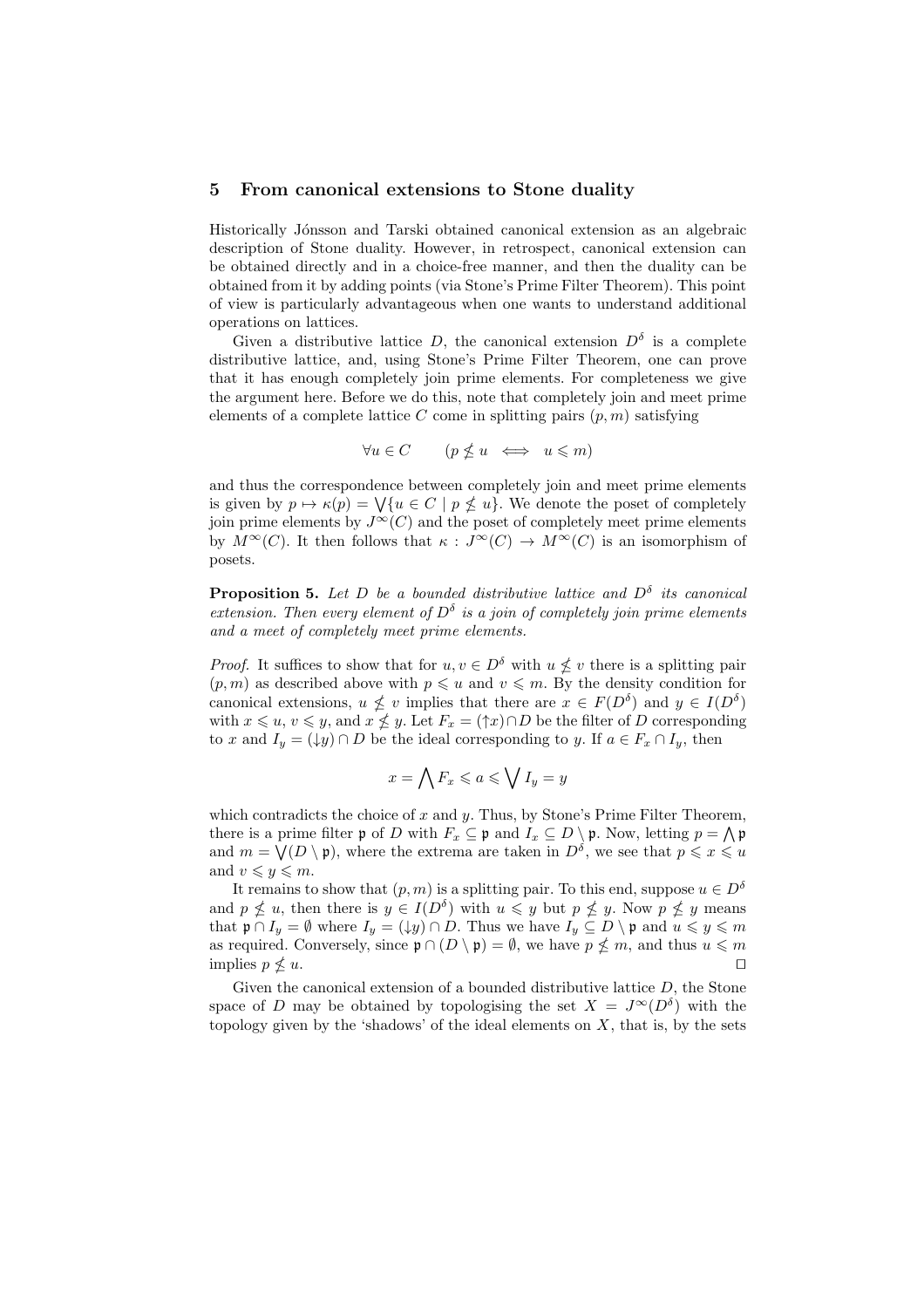$y \mapsto \{p \in J^{\infty}(D^{\delta}) \mid p \leqslant y\}$  for  $y \in I(D^{\delta})$ . Since  $I(D^{\delta})$  is closed under finite meets and arbitrary joins and the elements of X are completely join prime, it follows that these sets form a topology. One can then show that the sets  $\hat{a} = \{p \in J^{\infty}(D^{\delta}) \mid p \leq a\}$  for  $a \in D$  are precisely the compact open subsets of this space and they generate the topology. This yields a compact sober space in which the compact-open sets form a basis, which is closed under finite intersection. These spaces are known as Stone spaces or spectral spaces. In case the lattice is Boolean, all join primes are atoms and the corresponding space is a compact Hausdorff space with a basis of clopen sets. These spaces are (unfortunately) *also* known as Stone spaces or, for some authors, as Boolean spaces. We call the spaces for distributive lattices *Stone spaces* and the ones for Boolean algebras *Boolean spaces*. As mentioned above, the elements of D correspond to the compact open subsets of the Stone space, the ideal elements of  $D^{\delta}$  correspond to the open subsets. Order dually, the filter elements of  $D^{\delta}$  correspond, again via the assignment  $x \mapsto {p \in J^{\infty}(D^{\delta}) \mid p \leq x}$ , to the closed sets in the Stone topology for the lattice  $D^{\partial}$  that is order dual to D. One can also understand these sets directly relative to the Stone space of D itself. For this purpose some concepts from stably compact spaces are needed (see [33, Section 2] for further details): A subset S of a space X is called *saturated* provided it is an intersection of opens (this will yield precisely the downsets of  $X = J^{\infty}(D^{\delta})$ ). Then the sets  ${p \in J^{\infty}(D^{\delta}) \mid p \leq x}$  for  $x \in X$  are precisely the compact saturated subsets of of the Stone space of D.

The specialisation order of a topology on a set X is usually defined by  $x \leq y$ if and only if  $x \in \{y\}$  if and only if for every open subset  $U \subseteq X$ , we have  $x \in U$  implies  $y \in U$ . In this setting this yields the reverse order to the order on  $J^{\infty}(D^{\delta})$  as inherited from  $D^{\delta}$ . Since it is more convenient to work with the order that fits with  $D^{\delta}$ , we work with the dual definition of specialisation order:  $x \leq y$  if and only if  $y \in \overline{\{x\}}$  if and only if for every open subset  $U \subseteq X$ , we have  $y \in U$  implies  $x \in U$ . Thus opens are downsets here rather than upsets.

Given a modality  $\Box : D \rightarrow E$  (that preserves 1 and  $\land$ ), the extension  $\Box^{\sigma} = \Box^{\pi} : D^{\delta} \to E^{\delta}$  (which we call  $\Box^{\delta}$ ) is completely meet preserving, see [21, Theorem 2.21]. Accordingly, it is completely determined by its action on the completely meet prime elements of  $D^{\delta}$ . This action is encoded using pairs from the Cartesian product of  $X_E = J^{\infty}(E^{\delta})$  and  $X_D = J^{\infty}(D^{\delta})$  via the relation

 $xSy \iff \kappa(x) \geqslant \Box^{\delta}(\kappa(y))$ 

The relations thus obtained are characterised by three properties:

- $(B1) \geqslant \circ S \circ \geqslant S = S;$
- (B2)  $S[x] = \{y \in X_D \mid xSy\}$  is compact saturated for each  $x \in X_E$ ;
- (B3)  $\Box_S(U) := (S^{-1}[U^c])^c = \{x \in X_E \mid \forall y \in X_D \ (xSy \implies y \in U\}$  is compact open for each compact open subset  $U \subseteq X_D$ .

The first property is clearly satisfied, the second corresponds to the fact that  $\Box^{\delta}$ sends completely meet prime elements to ideal elements, and the third property corresponds to the fact that  $\Box^{\delta}$  restricts to a map from D to E (we give the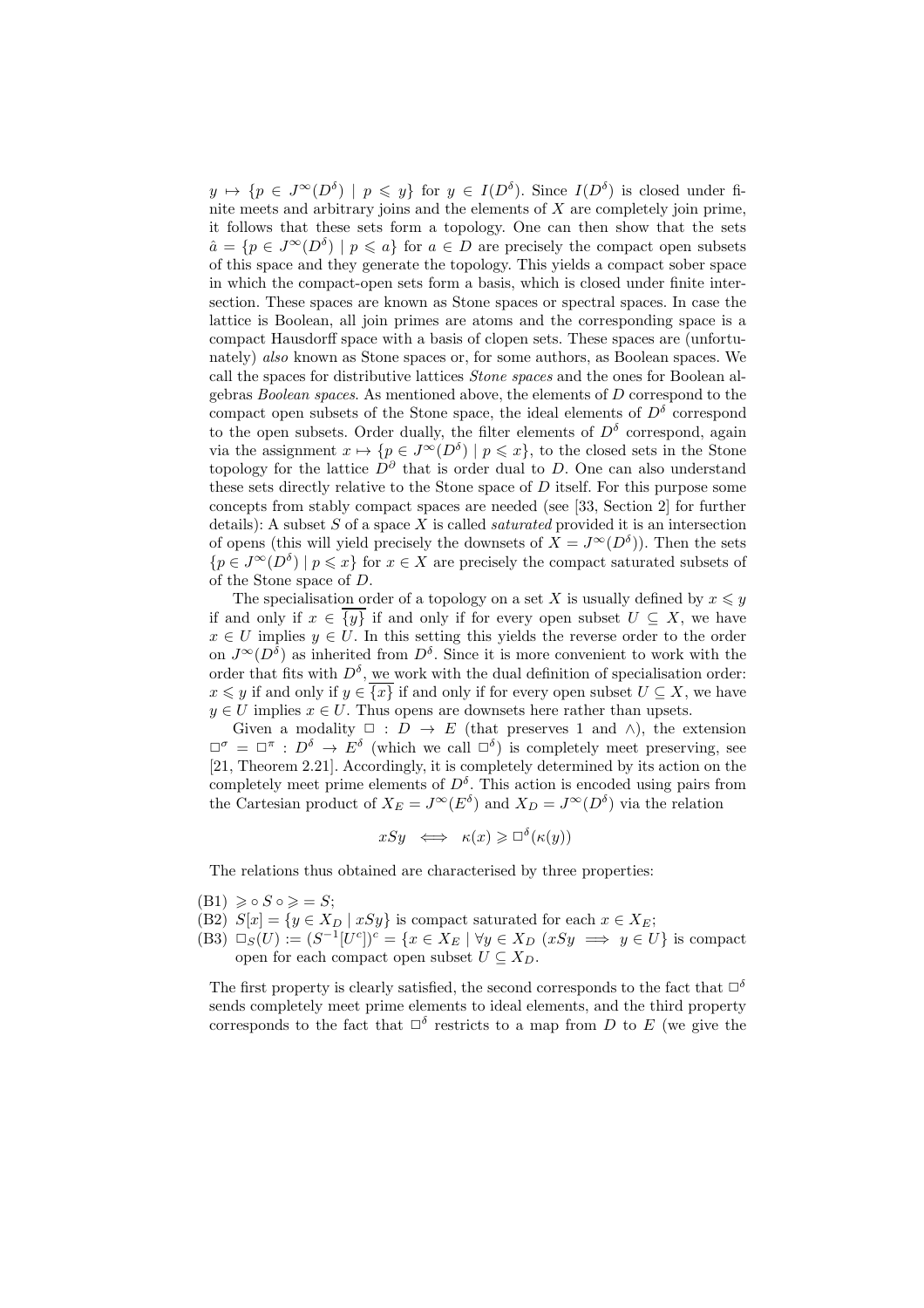details of the correspondence below in the order dual case of join and 0 preserving modality).

Recovering the modal operator from the relation is easily seen to work just as in Kripke semantics. In fact, this approach via canonical extension makes clear why the box operation given by a Kripke relation should be defined the way it is:

$$
\widehat{\Box^{\delta}(a)} = \{ x \in X_E \mid x \leq \Box^{\delta}(a) \}
$$
  
= 
$$
\{ x \in X_E \mid \bigwedge \{ \Box^{\delta}(\kappa(y)) \mid a \leq \kappa(y) \} \nleq \kappa(x) \}
$$
  
= 
$$
\{ x \in X_E \mid \forall y \in X \ (y \nleq a \implies \Box^{\delta}(\kappa(y)) \nleq \kappa(x) ) \}
$$
  
= 
$$
\{ x \in X_E \mid \forall y \in X \ (xSy \implies y \in \hat{a}) \}
$$
  
= 
$$
\Box_S(\hat{a}).
$$

Dual statements of course hold for a modality  $\Diamond : D \to E$  (that preserves 0 and  $\vee$ ). In particular,  $\diamond^{\sigma} = \diamond^{\pi} : D^{\delta} \to E^{\delta}$ , which we call  $\diamond^{\delta}$ , is completely join preserving and the dual relation is given by  $R = \{(x, y) \in X_E \times X_D \mid x \leq \delta(y)\}.$ This relation satisfies

- $(D1) \leqslant \circ R \circ \leqslant R$ ;
- (D2)  $R[x] = \{y \in X_D \mid xRy\}$  is closed for each  $x \in X_E$ ;
- $(D3) \diamond R(U) := R^{-1}[U] = \{x \in X_E \mid \exists y \ (xRy \text{ and } y \in U)\}\$ is compact open for each compact open  $U \subseteq X_D$ .

Finally, we recover the operation from a relation  $R$  with these properties via

$$
\widehat{\diamond^{\delta}(a)} = \diamond_R(\hat{a}) = \{ x \in X_E \mid \exists y \in X_D \ (xRy \text{ and } y \in \hat{a}) \} = R^{-1}[\hat{a}].
$$

The conditions given here are well-known to duality theorists and may be found, e.g. in [30], but we give an algebraic derivation here based on the canonical extension. To this end first note that it is a simple fact from discrete (Birkhoff) duality that  $\bigvee$ -preserving maps on downset lattices,  $f : \mathcal{D}(X) \to \mathcal{D}(Y)$ , are in one-to-one correspondence with relations  $R \subseteq Y \times X$  satisfying  $\leq \circ R \circ \leq R$ . Also, the canonical extension of an operation preserving finite joins is completely join preserving [21, Theorem 2.21]. Thus, it suffices to show that the extensions  $\Diamond^{\delta}: D^{\delta} \to E^{\delta}$  of  $\vee$  and 0 preserving maps  $\Diamond: D \to E$  are characterised within the  $\bigvee$ -preserving maps from  $D^{\delta}$  to  $E^{\delta}$  by the conditions (D2) and (D3).

**Proposition 6.** Let  $k : D \to E$  be an order preserving map. Then  $k^{\sigma} : D^{\delta} \to E^{\delta}$ *sends filter elements to filter elements and consequently, if* k <sup>σ</sup> *has an upper adjoint, then this upper adjoint sends ideal elements to ideal elements.*

*Proof.* By definition

$$
k^{\sigma}(u) = \bigvee \left\{ \bigwedge \{ k(a) \mid a \in D \text{ and } x \leqslant a \leqslant y \} \mid F(D^{\delta}) \ni x \leqslant u \leqslant y \in I(D^{\delta}) \right\}.
$$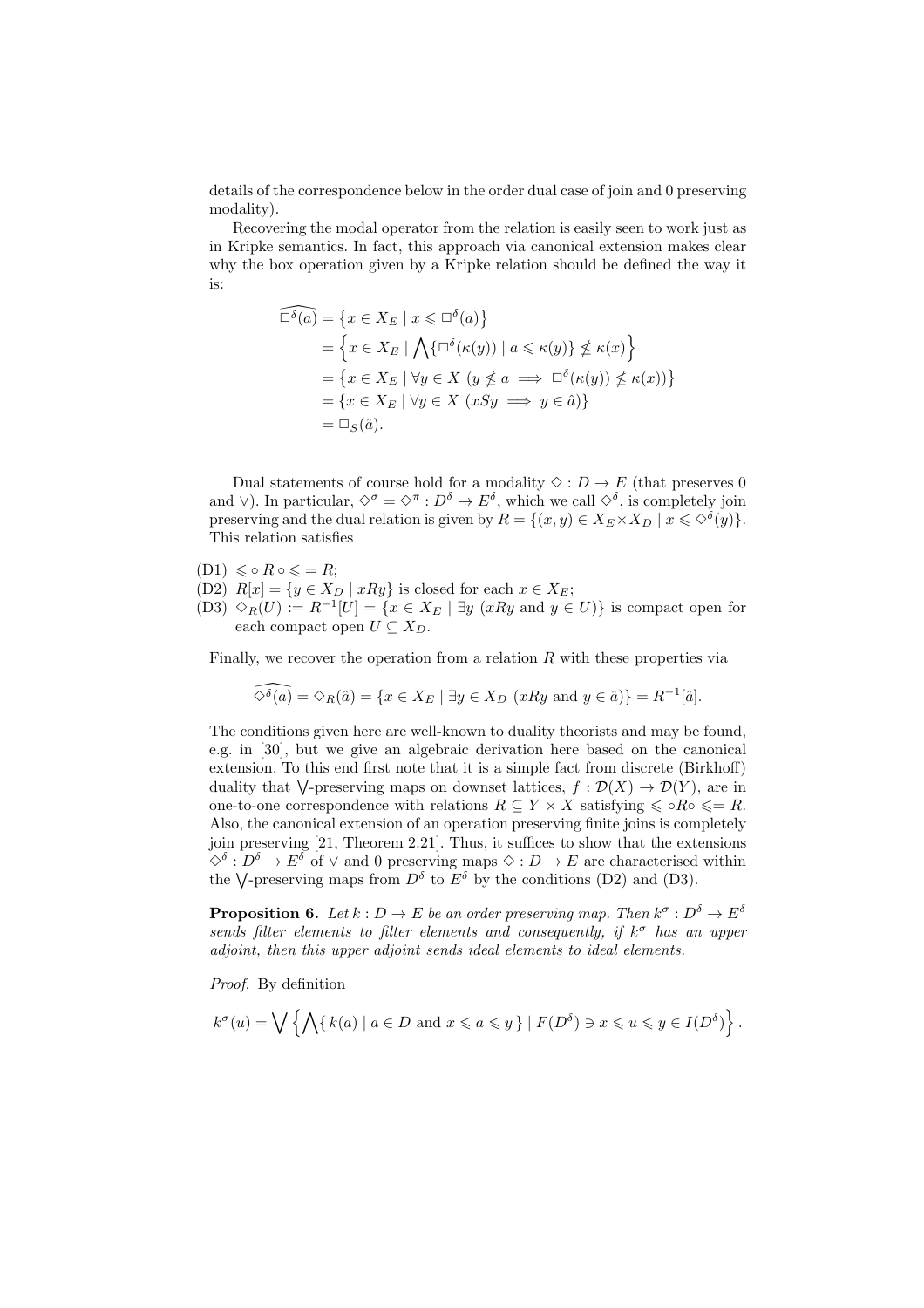Thus for  $u = x \in F(D^{\delta})$  this definition reduces to

$$
k^{\sigma}(x) = \bigvee \left\{ \bigwedge \{ k(a) \mid a \in D \text{ and } x \leqslant a \leqslant y \} \mid x \leqslant y \in I(D^{\delta}) \right\},\
$$

and since k is order preserving and  $D \hookrightarrow D^{\delta}$  is compact this is the same as

$$
k^{\sigma}(x) = \bigwedge \{ k(a) \mid a \in D \text{ and } x \leqslant a \}.
$$

Thus  $k^{\sigma}(x) \in F(D^{\delta})$ . Now suppose  $g: E^{\delta} \to D^{\delta}$  is an upper adjoint to  $k^{\sigma}$  and that  $x \in J^{\infty}(E^{\delta})$  and  $y \in I(D^{\delta})$ , then we have

$$
x \leq g(y) \iff k^{\sigma}(x) \leq y
$$
  
\n
$$
\iff \bigwedge_{x \leq a \in D} k(a) \leq y
$$
  
\n
$$
\iff \exists a \in D \ (x \leq a \text{ and } k(a) \leq y)
$$
  
\n
$$
\implies \exists a \in D \ (x \leq a \leq g(y)).
$$

Now since  $g(y)$  is the join of all the  $x \in J^{\infty}(E^{\delta})$  below it, it follows that it is the join of all the  $a \in D$  below it and thus it is an ideal element. □

**Theorem 4.** Let  $f: D^{\delta} \to E^{\delta}$  be a  $\bigvee$ -preserving map. Then  $f = \Diamond^{\delta}$  for some  $\Diamond$ :  $D \rightarrow E$  *if and only if the following conditions are met:* 

- *1. The upper adjoint of* f *sends completely meet prime elements to ideal elements;*
- *2.* f *sends elements of* D *to elements of* D*.*

*Proof.* If  $f = \diamond^{\delta}$  for some  $\diamond : D \to E$ , then it follows from Proposition 6 and the fact that  $M^{\infty}(D^{\delta}) \subseteq I(D^{\delta})$  that the upper adjoint of f sends completely meet prime elements to ideal elements. The second condition is clearly also satisfied as f restricted to D is  $\diamond$ .

For the converse, suppose  $f: D^{\delta} \to E^{\delta}$  is  $\bigvee$ -preserving and satisfies the two conditions in the theorem. Define  $\Diamond : D \to E$  by  $\Diamond(a) := f(a)$  for  $a \in D$ . Then certainly  $\Diamond^{\delta} = f$  on D. Now let  $x \in F(D^{\delta})$ . Then

$$
\Diamond^{\delta}(x) = \bigwedge \{ \Diamond a \mid x \leqslant a \in D \} = \bigwedge \{ f(a) \mid x \leqslant a \in D \} \geqslant f(x)
$$

since f is order preserving. On the other hand, if  $m \in M^{\infty}(D^{\delta})$  and  $f(x) \leqslant m$ , then  $x \leq g(m)$  where  $g: E^{\delta} \to D^{\delta}$  is the upper adjoint of f. Now since, by the first condition,  $g(m)$  is an ideal element, there is  $a \in D$  with  $x \leq a \leq g(m)$ . Thus  $f(a) \leq m$  and now, as  $\diamond$  is order-preserving

$$
\diamond^{\delta}(x) \leqslant \diamond(a) = f(a) \leqslant m.
$$

By the meet density of  $M^{\infty}(D^{\delta})$  in  $D^{\delta}$ , it follows that  $\diamond^{\delta}(x) = f(x)$  and thus  $\Diamond^{\delta} = f$  on  $F(D^{\delta})$ . Finally since both functions are  $\bigvee$ -preserving, it now follows that  $\Diamond^{\delta} = f$  on all of  $D^{\delta}$ . . ⊓⊔

We are now ready to verify that the two conditions in the theorem correspond dually to the conditions (D2) and (D3) given above.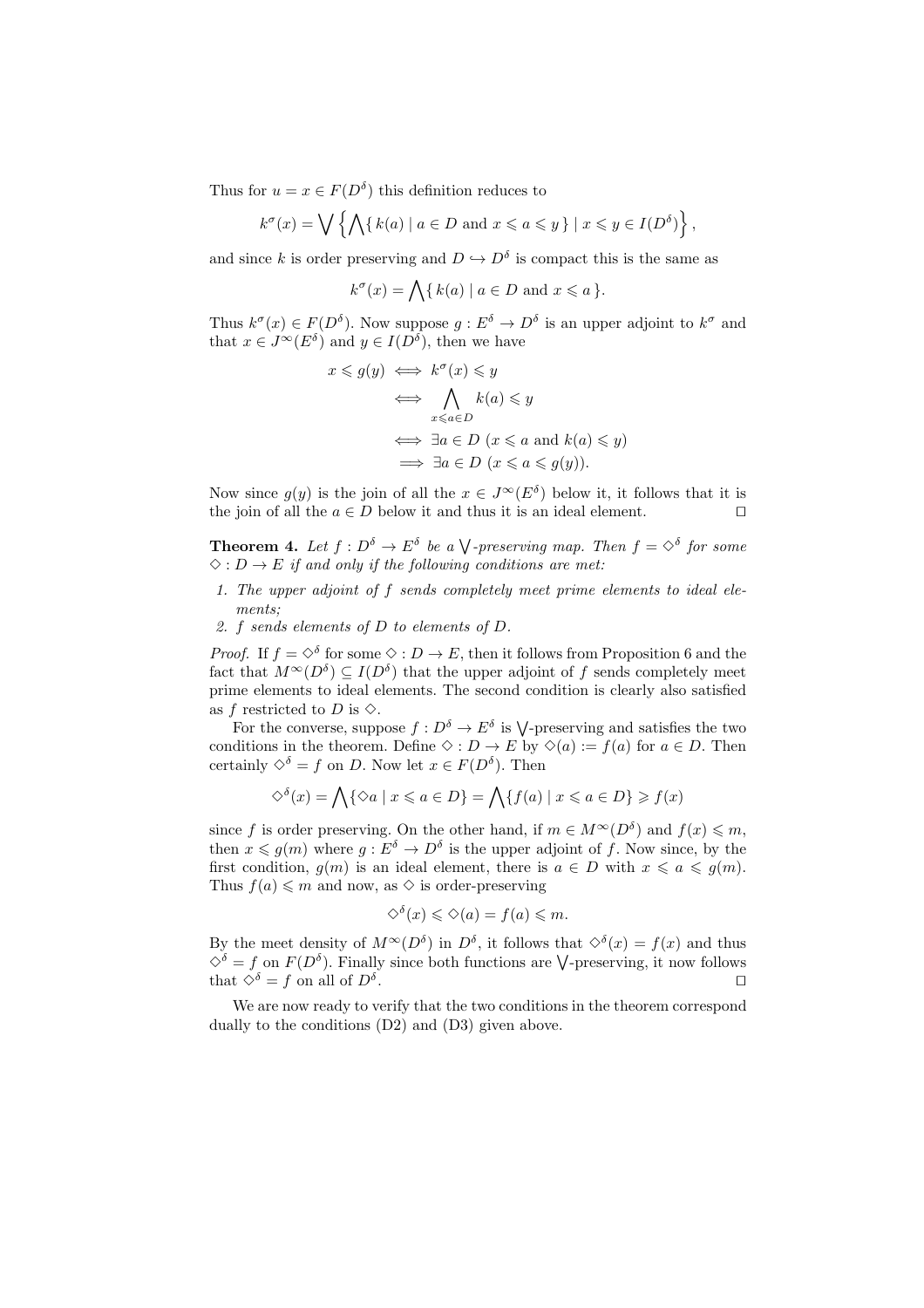Proposition 7. *Let* D *and* E *be bounded distributive lattices with dual spaces*  $X_D$  and  $X_E$ , respectively. Let  $f: D^{\delta} \to E^{\delta}$  be a  $\bigvee$ -preserving map and  $R \subseteq$  $X_E \times X_D$  *the corresponding dual relation. Then the following hold:* 

- *1. The upper adjoint of* f *sends completely meet prime elements to ideal elements if and only if* R *satisfies condition* (D2)*;*
- *2.* f *sends elements of* D *to elements of* D *if and only if* R *satisfies condition* (D3)*.*

*Proof.* Since the compact open subsets of  $X_D$  are precisely the downsets in  $X_D$ of elements of D, and since f is obtained from R as the map  $U \mapsto R^{-1}[U]$ on downsets, or in other words as the map  $u \mapsto \bigvee R^{-1}[\downarrow u \cap J^{\infty}(D^{\delta})]$  on the canonical extensions, it is clear that  $f$  sends elements of  $D$  to elements of  $D$  if and only if  $R$  satisfies condition  $(D3)$ . In order to prove the first equivalence, let  $m \in M^{\infty}(E^{\delta})$  and take  $x' \in J^{\infty}(E^{\delta})$  with  $m = \kappa(x')$ , then we have

$$
\{x \in X_D \mid x \leq g(m)\} = \{x \in X_D \mid x \leq g(\kappa(x'))\}
$$

$$
= \{x \in X_D \mid f(x) \leq \kappa(x')\}
$$

$$
= \{x \in X_D \mid x' \nleq f(x)\} = (R[x])^c.
$$

Thus  $(R[x])^c$  is the downset in  $X_D$  of  $g(m)$  and this set is open if and only if  $g(m)$  is an ideal element. □

The duality for homomorphisms is derivable in a similar manner. The pertinent facts are the following. Let  $h : D \to E$  be a map between bounded distributive lattices. Then the following statements are equivalent:

- 1. h is a bounded lattice homomorphism.
- 2.  $h^{\sigma} = h^{\pi}$  is a complete lattice homomorphism;
- 3.  $h^{\sigma} = h^{\pi}$  has a lower adjoint which sends completely join primes to completely join primes.

The dual of a bounded lattice homomorphism  $h: D \to E$  is the map

$$
(h^{\delta})^{\flat} \restriction X_E : X_E \to X_D
$$

and it is characterised by the property that, under this map, the pre-image of a compact open is always compact open. Such maps are usually called *spectral maps* or *Stone maps*. The dual of a spectral map  $f: X_E \to X_D$  is given by inverse image and so is the canonical extension of the dual map.

If a lattice homomorphism also preserves an additional operation on the lattice, then one can derive, in the same way as we've done above, that the dual maps will satisfy bisimulation conditions with respect to the relation corresponding to the additional operation. We finish this section by considering this situation.

Consider a diagram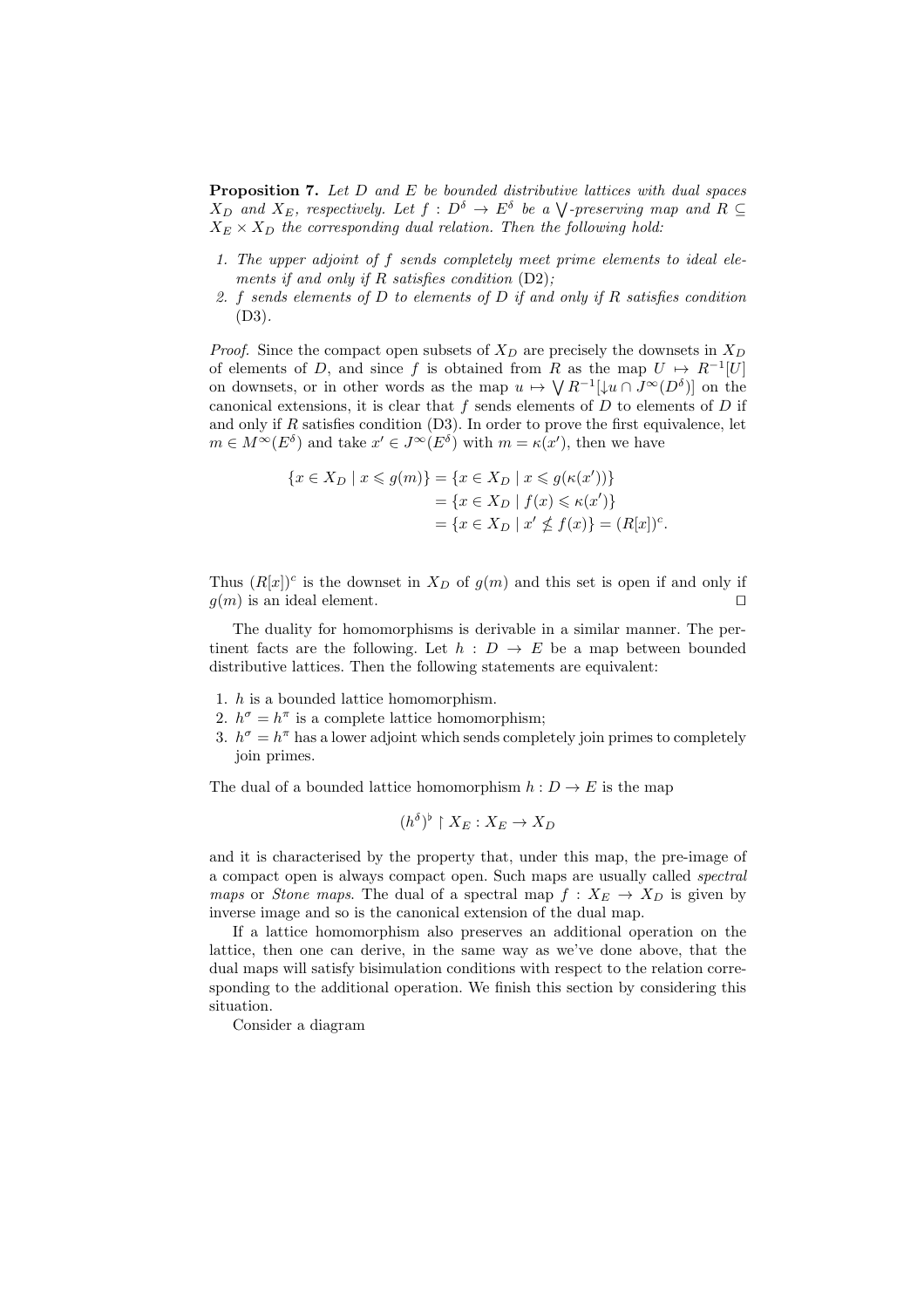$$
E_1 \xrightarrow{h_1} E_2
$$
  
\n
$$
\diamond_1 \qquad \diamond_2
$$
  
\n
$$
D_1 \xrightarrow{h_2} D_2
$$

where  $E_i$  and  $D_i$  are bounded distributive lattices, the  $h_i$  are lattice homomorphisms, and the maps  $\Diamond_i$  are operators (the argument is similar for *n*-ary operators). We want to obtain the dual condition to the diagram commuting. If  $D_1 = D_2$ , and  $h_1$  is equal to  $h_2$ , this is simply the statement that it is a homomorphism with respect to the diamonds. To this end one may first show that the following statements are equivalent:

- 1.  $h_2 \circ \Diamond_1 = \Diamond_2 \circ h_1;$
- 2.  $h_2^{\overline{\delta}} \circ \Diamond_1^{\overline{\sigma}} = \Diamond_2^{\overline{\sigma}} \circ h_1^{\overline{\delta}};$
- 3.  $\forall x \in X_{E_1} h_2^{\delta}(\Diamond q(x)) = \Diamond q(h_1^{\delta}(x))$
- 4.  $\forall x \in X_{E_1} \forall z \in X_{D_2} \ (z \leqslant \tilde{h}_2^{\delta}(\Diamond q^{\sigma}(x)) \iff z \leqslant \Diamond_q^{\sigma}(h_1^{\delta}(x)))$

The equivalence of (1) and (2) follows from the fact that the first map is an operator and the second one order preserving on either side of the equality since this implies that  $(h_2 \circ \Diamond_1)^\sigma = h_2^\delta \circ \Diamond_1^\sigma$  and  $(\Diamond_2 \circ h_1)^\sigma = \Diamond_2^\sigma \circ h_1^\delta$ , see [20, Theorem 4.3]. The equivalence of (2) and (3) follows because all the extended functions are completely join preserving and  $X_{E_1}$  is join-dense in  $E_1^{\delta}$ . The last two are equivalent because  $X_{D_2}$  is join-dense in  $D_2^{\delta}$ . Now denoting the dual of  $h_i$  by  $f_i$ and the dual of  $\Diamond_i$  by  $R_i$  for  $i = 1$  and 2, we get

$$
z \leq h_2^{\delta}(\Diamond_1^{\sigma}(x)) \iff f_2(z) \leq \Diamond_1^{\sigma}(x)
$$
  
 $\iff f_2(z)R_1x$ 

and

$$
z \leq \Diamond_2^{\sigma}(h_1^{\delta}(x)) \iff \exists z' \in X_{E_2} \ (z \leq \Diamond_2^{\sigma}(z') \text{ and } z' \leq h_1^{\delta}(x))
$$
  

$$
\iff \exists z' \in X_{E_2} \ (zR_2 z' \text{ and } f_1(z') \leq x)
$$

So the above diagram commutes if and only if

$$
\forall z \in X_{D_2} \forall x \in X_{E_1} \left[ f_2(z) R_1 x \iff \exists z' \in X_{E_2} \ (z R_2 z' \text{ and } f_1(z') \leqslant x) \right].
$$

Note that the backward implication can be simplified as we can bring the quantifier outside to get

 $\forall z \in X_{D_2} \forall z' \in X_{E_2} \forall x \in X_{E_1} [(zR_2z' \text{ and } f_1(z') \leqslant x) \implies f_2(z)R_1x].$ 

A special case of this condition is the one obtained by choosing  $x = f_1(z')$ :

$$
\forall z \in X_{D_2} \forall z' \in X_{E_2} \left[ z R_2 z' \implies f_2(z) R_1 f_1(z') \right].
$$

On the other hand, since  $\leq \circ R_1 \circ \leq R_1$  the latter condition also implies the previous one. So the diagram commutes if and only if the following two conditions hold: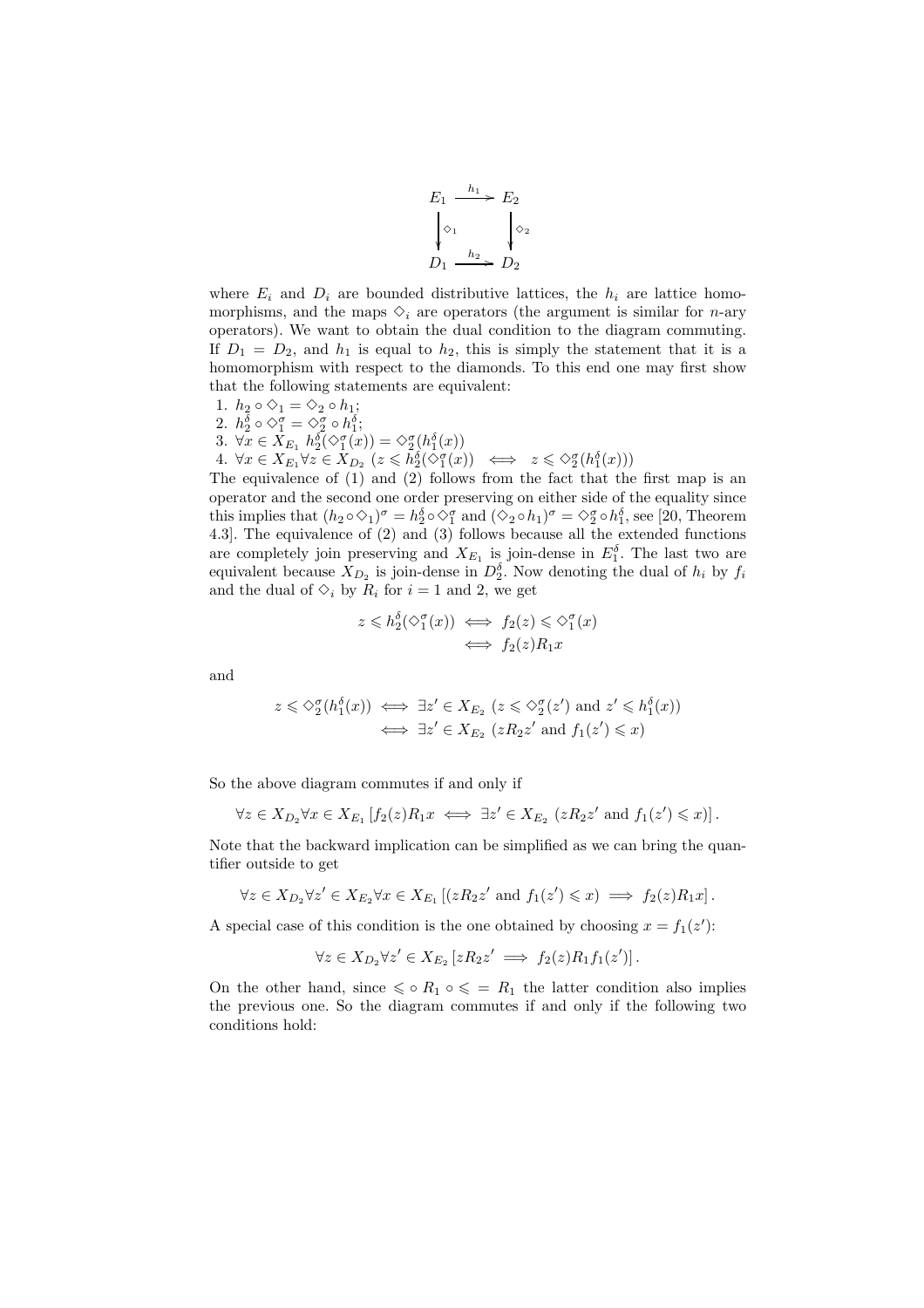$(\Diamond \text{back}) \ \forall z \in X_{D_2} \forall x \in X_{E_1} [f_2(z)R_1x \implies \exists z' \in X_{E_2} (zR_2z' \text{ and } f_1(z') \leq x)].$  $(\diamond$ forth)  $\forall z \in X_{D_2} \forall z' \in X_{E_2} [zR_2z' \implies f_2(z)R_1f_1(z')]$ .

In the case where  $h_1 = h_2$  these are precisely the conditions dual to being a  $\diamond$ -homomorphism between bounded distributive lattices. For box operations  $\Box_1$  and  $\Box_2$  with dual relations  $S_1$  and  $S_2$ , respectively, we get order-dual dual conditions, namely:

 $(\Box$ back)  $\forall z \in X_{D_2} \forall x \in X_{E_1} [f_2(z)S_1 x \implies \exists z' \in X_{E_2} (zS_2 z' \text{ and } f_1(z') \geq x)].$  $(\Box \text{forth}) \ \forall z \in X_{D_2} \forall z' \in X_{E_2} [zS_2 z' \implies f_2(z)S_1 f_1(z')]$ .

#### 6 From canonical extensions to Esakia spaces

As we have seen in Proposition 2 of Section 3,  $(\pi$ -)canonical extension provides a choice free approach to duality for Heyting algebras. In Section 5 we have seen how to obtain Stone duality from canonical extension. In this section we spell out how to move between the canonical extension of a Heyting algebra and its Esakia dual space. In order to witness the Heyting implication, we will make use of the results of Section 4 relating Heyting algebras to pairs of adjoint maps. It can also be done directly as we will indicate at the end of this section, however, we feel that the approach via adjoint pairs of maps is the most transparent and reflects most directly the spirit of the work of Leo Esakia.

Accordingly we need the following correspondence results:

1. Sublattices  $D \hookrightarrow E$  of bounded distributive lattices E correspond dually to spectral quotients, but these can most simply be described not as certain equivalence relations but as certain quasi-orders on the dual Stone space [42]. A quasi-order gives rise to an equivalence relation and to an order on the quotient which will be the specialisation order of the spectral quotient space: Given a spectral space  $X$ , its spectral quotients are in one-to-one correspondence with the so-called compatible quasi-orders  $\preccurlyeq \subseteq X \times X$  [15, Theorem 6]. A *compatible quasi-order* on a Stone space X is a quasi-order on X satisfying the following separation condition for all  $x, y \in X$ 

 $x \not\preccurlyeq y \implies \exists U \subseteq X \ (U \text{ compact open and a } \preccurlyeq \text{-downset}, y \in U \text{ and } x \not\in U).$ 

Here U is a  $\preccurlyeq$ -downset provided for all  $z, z' \in X$  we have  $z \preccurlyeq z' \in U$  implies  $z \in U$ . Given a sublattice  $D \hookrightarrow E$ , the corresponding quasi-order is given by  $\preccurlyeq_D = \{(x, y) \in X_E \times X_E \mid \forall a \in D \ (y \leq a \implies x \leq a)\}\$  where the comparisons of x and y with a are made in  $E^{\delta}$  (note  $D \subseteq D^{\delta} \hookrightarrow E^{\delta}$ ). Given a compatible quasi-order,  $\preccurlyeq$  on  $X_E$ , the dual space of the corresponding sublattice of E is the quotient space  $X_D = (X_E / \approx, \tau_{\preccurlyeq})$ , where  $\approx$  =  $\preccurlyeq$   $\cap \succcurlyeq$ and  $\tau_{\preceq}$  is given by those open subsets of the space  $X_E$  which are also  $\preceq$ downsets. We will denote the space  $(X/\approx, \tau_{\preccurlyeq})$  given by a given compatible *order*  $\leq$  *on a Stone space* X *by*  $X/\leq$ . The map dual to the embedding  $D \hookrightarrow E$  is the quotient map  $X_E \rightarrow X_E/\preccurlyeq$  and the relation R corresponding to  $D \hookrightarrow E$  viewed as a 0 and  $\vee$  preserving map from D to E is the relation  $xR[x']_{\approx}$  iff  $x \preccurlyeq x'$ .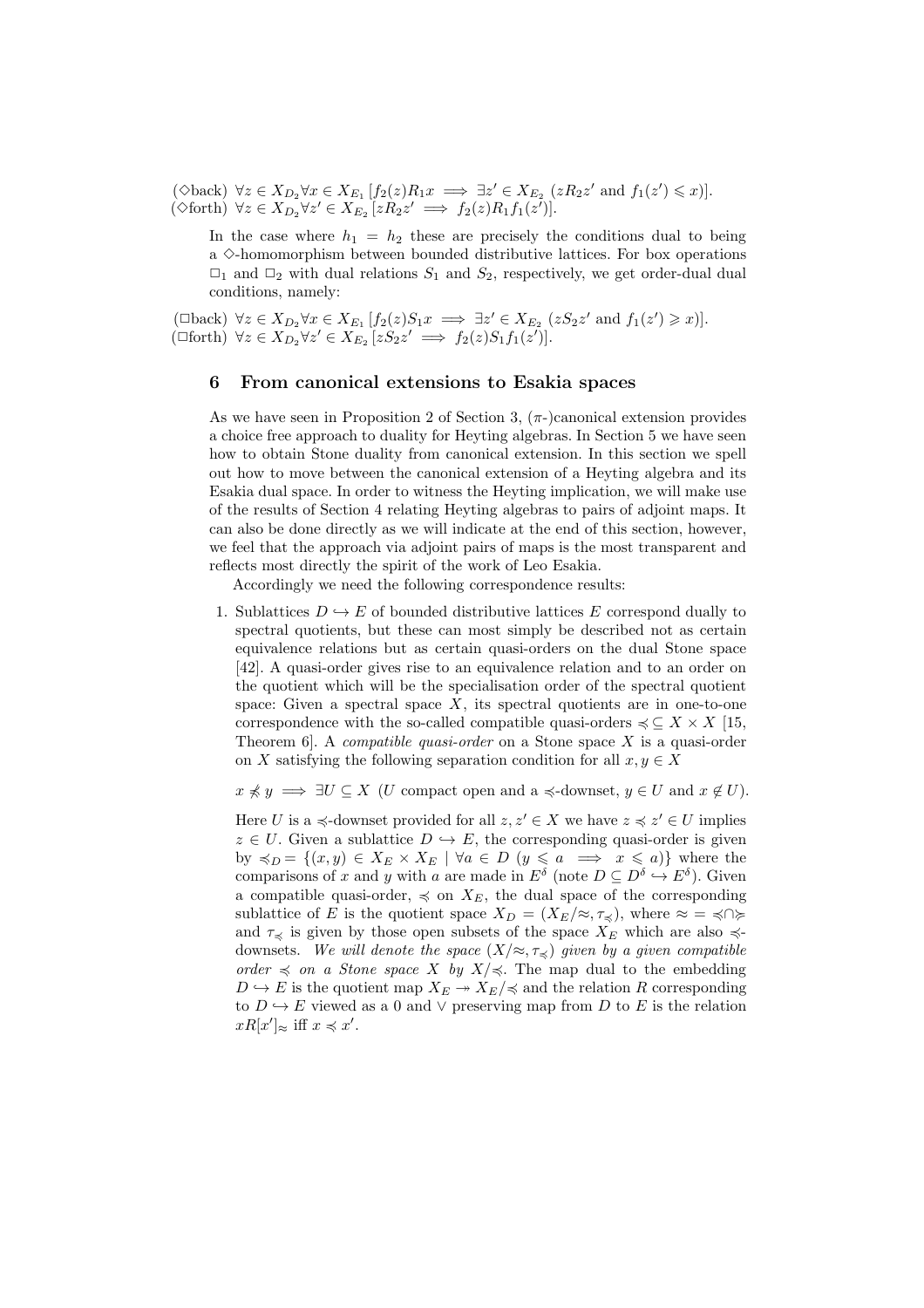2. A pair of maps  $\Diamond : D \leftrightarrows E : \Box$  is an adjoint pair with  $\Diamond$  the lower adjoint and  $\Box$  the upper adjoint if and only if the relation R dual to  $\diamond$  and the relation S dual to  $\Box$  are converse to each other. That is,  $S = R^{-1}$ . The interesting direction of this fact is true because of the following string of equivalences:

$$
xRx' \iff x \leq \Diamond^{\delta}(x')
$$
  
\n
$$
\iff \kappa(x) \ngeq \Diamond^{\delta}(x')
$$
  
\n
$$
\iff \Box^{\delta}(\kappa(x)) \ngeq x'
$$
  
\n
$$
\iff \kappa(x') \geq \Box^{\delta}(\kappa(x)) \iff x'Sx.
$$

Now we just need one more correspondence result before we can get the Esakia duality for Heyting algebras. The following proposition is a generalisation of Theorem 4.5 of Chapter III in Esakia's book [13], which proves the same statement, but just for Heyting algebras. In addition (the hard direction) is the algebraic dual of the result needed in Priestley duality that each clopen downset comes from a lattice element.

**Proposition 8.** Let B be a Boolean algebra with dual space  $X_B$ , and let D be *a sublattice of B with corresponding compatible quasi-order*  $\leq$  *on*  $X_B$ *. Then D generates*  $B$  *as a Boolean algebra if and only if*  $\preccurlyeq$  *is antisymmetric and thus a partial order.*

*Proof.* Suppose D generates B as a Boolean algebra, and let  $x, x' \in X_B$  with  $x \neq x'$ . Since x and x' are filter elements of  $B^{\delta}$ , there is  $b \in B$  with  $x \leq b$  but  $x' \nleq b$ . Since D generates B as a Boolean algebra,  $b = \bigvee_{i=1}^{n} (\bigwedge_{j=1}^{m_i} a_{ij}),$  where each  $a_{ij}$  is either an element of D or the complement of one. Now  $x \leq b$  and x an atom implies  $x \leq \bigwedge_{j=1}^{m_i} a_{ij}$  for some i. Rewriting the latter conjunction in the form  $(\bigwedge_{j=1}^k a_j) \wedge (\bigwedge_{j=k+1}^{m_i} \neg a_j)$ , we obtain from  $x' \nleq b$  that  $x' \nleq (\bigwedge_{j=1}^k a_j) \wedge$  $(\bigwedge_{j=k+1}^{m_i} \neg a_j)$  and thus there is a  $j \in \{1,\ldots,k\}$  with  $x' \nleq a_j$  or there is  $j \in$  $\{k+1,\ldots,m_i\}$  with  $x' \nleq \neg a_j$ . In the first case we obtain  $x \leq a_j$  and  $x' \nleq a_j$ and in the second case we obtain  $x \nleq a_j$  and  $x' \nleq a_j$ . Thus, by the definition of  $\preccurlyeq$ , either  $x' \nless x$  or  $x \nless x'$  and thus  $\preccurlyeq$  is antisymmetric.

For the converse, fix first  $x \in X_E$ . For each  $y \in X_E$  with  $x \not\preccurlyeq y$ , there is  $a_y \in D$  with  $y \leq a_y$  but  $x \nleq a_y$ , and for each  $y \in X_E$  with  $y \nleq x$ , there is  $c_y \in D$  with  $x \leqslant c_y$  but  $y \nleq c_y$ . And thus the equivalence classes of  $\approx z \leq \eta \succ z$ are given by

$$
\bigvee [x]_{\approx} = \left(\bigwedge_{x \not\preccurlyeq y \in X_E} \neg a_y\right) \land \left(\bigwedge_{y \not\preccurlyeq x \in X_E} c_y\right)
$$

where the joins and meets are of course taken in  $E^{\delta}$ . Now suppose  $\preccurlyeq$  is antisymmetric. Then  $[x]_{\approx} = \{x\}$  and thus  $\bigvee [x]_{\approx} = x$  for each  $x \in X_E$ . Thus, for  $b \in B$  and for each  $x \in X_E$  with  $x \leq b$  we get

$$
b \geqslant x = \left(\bigwedge_{x \not\preccurlyeq y \in X_E} \neg a_y\right) \land \left(\bigwedge_{y \not\preccurlyeq x \in X_E} c_y\right).
$$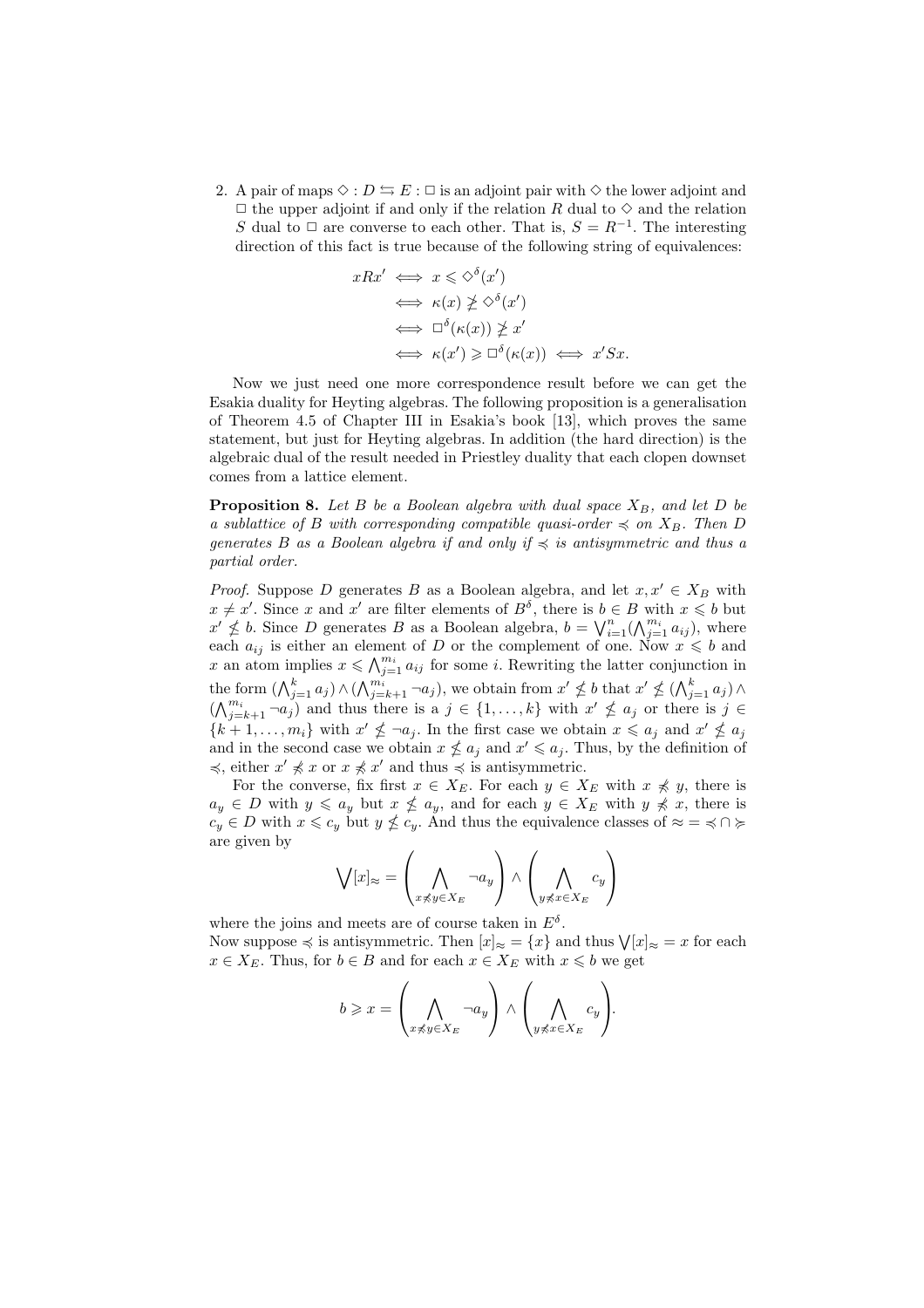Let  $\langle D \rangle$  denote the Boolean subalgebra of B generated by D. Applying compactness of  $E^{\delta}$  to the fact that  $(\bigwedge_{x \neq y \in X_E} \neg a_y) \wedge (\bigwedge_{y \neq x \in X_E} c_y)$  is below b, we conclude that there is a finite submeet which gets below b. That is, there is  $b_x \in \langle D \rangle$  with  $x \leq b_x \leq b$ . Since  $X_E$  is join-dense in B it follows that

$$
b=\bigvee_{b\geqslant x\in X_E}b_x.
$$

Again by compactness of  $E^{\delta}$ , there are  $x_1, \ldots, x_n \in X_E$  with  $x_i \leqslant b$  and  $b \leqslant$  $\bigvee_{i=1}^{n} b_{x_i}$ . Since each  $b_x \leqslant b$  we actually have equality and thus  $b \in \langle D \rangle$ . □

Theorem 5. *(Priestley duality [38]) The category of bounded distributive lattices is dually equivalent to the category whose objects are Boolean spaces each equipped with a compatible partial order and whose morphisms are continuous and order preserving maps.*

*Proof.* This follows from the above results and the fact that the category of distributive lattices is equivalent to the category of lattice embeddings  $D \rightarrow B$ such that D generates B with pairs of maps making commutative diagrams, e.g.

$$
B_1 \xrightarrow{h} B_2
$$
\n
$$
e_1 \uparrow e_2 \uparrow \text{with dual}
$$
\n
$$
D_1 \xrightarrow{h'} D_2.
$$
\n
$$
X_1 \xleftarrow{f} X_2
$$
\n
$$
\downarrow id
$$
\n
$$
M_1 \leq f \leq \downarrow id
$$
\n
$$
X_1 / \leq f \xleftarrow{f'} X_2 / \leq g.
$$

where the topology on the lower spaces are those that are downsets of the respective partial orders that are open in the respective topologies of the upper spaces. Saying that the diagram on the left commutes is equivalent to saying that the one on the right commutes, and this in turn is the same as saying that the maps  $f$  and  $f'$  are equal as set maps and that they are continuous both in the Boolean topology of the spaces on the top and in the spectral topology of the spaces on the bottom. This in turn is easily seen to be equivalent to saying that  $f = f'$  is both continuous in the Boolean topology and order preserving.  $□$ 

The ordered spaces  $(X, \leq)$  where X is a Boolean space and  $\leq$  is a compatible partial order on X are of course well known by now as *Priestley spaces* and the maps  $f : (X, \leqslant) \to (Y, \leqslant)$  which are both continuous and order preserving are the Priestley maps. For the Esakia duality we need also the notion of a bounded morphism. A map  $f: X \to Y$  between Priestley spaces is called a *bounded morphism* provided it is continuous, order preserving, and for each  $x \in X$  and each  $y \in Y$  with  $y \leq f(x)$ , there is  $z \in X$  with  $z \leq x$  and  $y = f(z)$ .

Theorem 6. *(Esakia Duality [11]) The category of Heyting algebras is dually equivalent to the category whose objects are Priestley spaces*  $(X, \leqslant)$  *such that, for each clopen subset* U *of* X*, the set* ↑U *is also clopen and whose morphisms are the bounded morphisms.*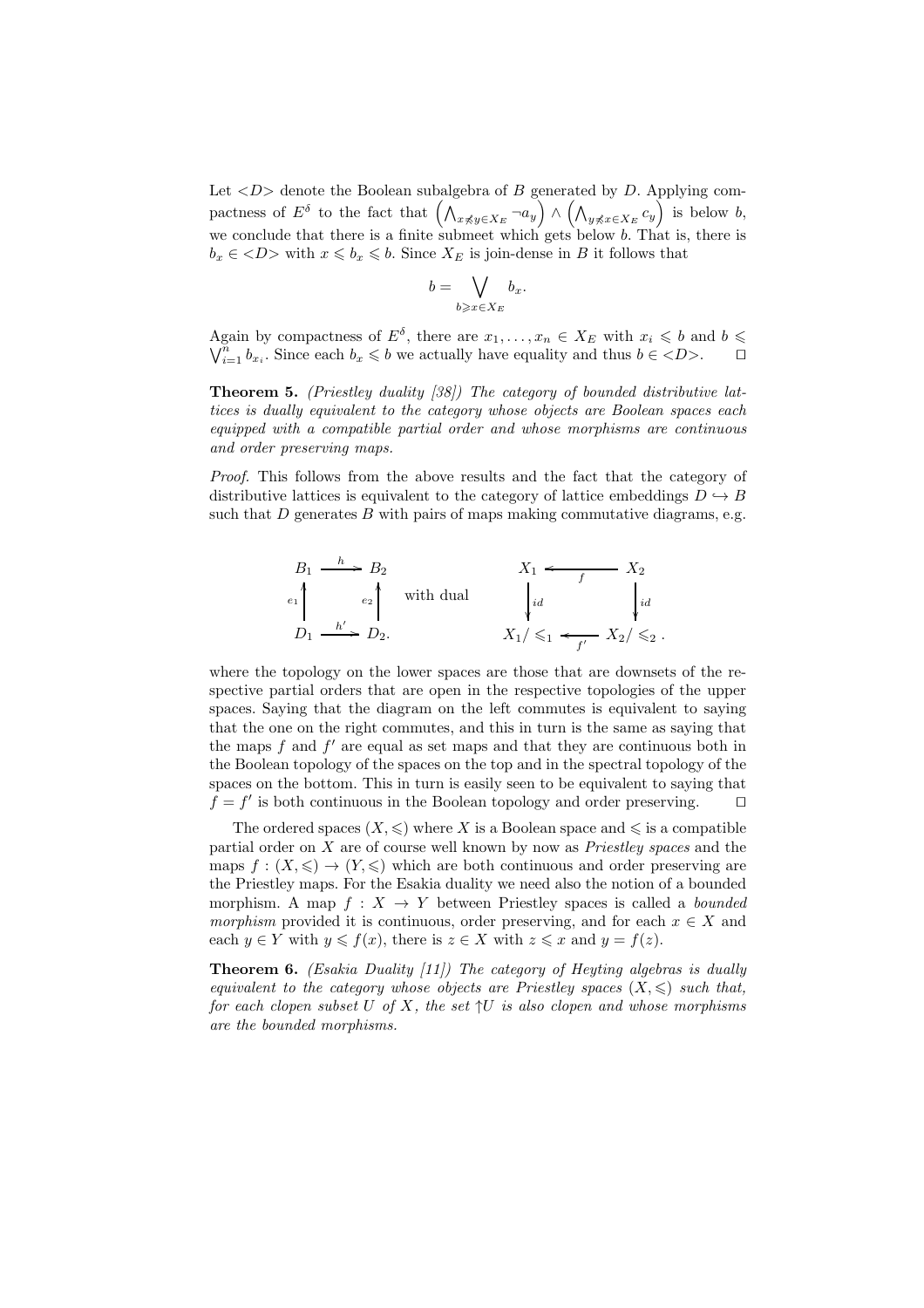*Proof.* For objects, we use the fact that a Heyting algebra corresponds to an adjoint pair  $e : D \rightleftarrows B : g$  where e is an embedding whose image generates B. The dual of these embeddings e are precisely the Priestley spaces  $(X, \leq)$  and the relation R corresponding to the quotient map  $X \to (X, \leq)$  is, as remarked above, the relation

$$
xR\{x'\} (= [x']_{\approx}) \quad \iff \quad x \leqslant x'.
$$

Accordingly, we think of R simply as being  $\leq$  (identifying  $\{x\}$  with x for each  $x \in X$ ). Note that, since the relation  $R = \leq$  is the relation corresponding to the embedding e (as stated in item 1 in the beginning of this section),  $\leq$  satisfies (D1) through (D3) (this is a consequence of the requirements for being a compatible quasi-order). The fact that  $e$  has an upper adjoint is, by the second item in the list at the beginning of this section, equivalent to the fact that the reverse relation  $R^{-1} \implies$  satisfies conditions (B1) through (B3). The condition (B1),  $\geqslant \circ \geqslant \circ =$  being equal to  $\geqslant$ , is vacuously true. Condition (B2) states that  $\downarrow x$  is closed in  $X$  and this also always holds because

$$
\downarrow x = \bigcap \{ U \mid x \in U, U \text{ a clopen downset} \}
$$

is compact saturated by (D3). Finally (B3) requires that for each clopen subset U of X, the set  $(\uparrow U)^c$  is a clopen downset, and this is equivalent to saying that for each clopen subset U of X, the set  $\uparrow U$  itself is clopen. Therefore this last condition is the only additional condition on the Priestley space  $(X, \leqslant)$ .

Homomorphisms between Heyting algebras correspond to commutative diagrams

$$
B_1 \xrightarrow{h} B_2
$$
\n
$$
e_1 \uparrow \qquad g_1 \qquad e_2 \uparrow \qquad g_2 \qquad \text{with dual} \qquad \begin{array}{c} X_{B_1} \leftarrow f \qquad X_{B_2} \\ \downarrow g_2 \qquad \text{with dual} \qquad \begin{array}{c} d \\ d \qquad \end{array} \right) \geq \qquad \begin{array}{c} f \qquad \text{with} \\ \downarrow g_2 \qquad \text{with } \\ X_{B_1} \leftarrow f' \qquad X_{B_2} \end{array}
$$

The commutativity on the algebraic side with respect to the maps  $e_i$  is just the Priestley map condition that  $f = f'$  is continuous in the Boolean topologies and is order preserving. The commutativity of the diagram with respect to the maps  $g_i$  is precisely of the form treated at the very end of Section 5 for  $\Box$  operations. Thus the additional requirements for this continuity are:

 $(\Box$ back)  $\forall z \in X_{D_2} \forall x \in X_{B_1} [f'(z) \geq 1 \ x \implies \exists z' \in X_{B_2} (z \geq 2 \ z' \text{ and } f(z') = x)].$  $(\Box \text{forth}) \ \forall z \in X_{D_2} \forall z' \in X_{B_2} [z \geq z' \implies f'(z) \geq_1 f(z')].$ 

Now replacing  $id_i: X_{B_i} \to X_{D_i}$  by the corresponding Priestley space  $(X_i, \leq_i)$ and using the fact that  $f' = f$ , we obtain the Esakia dual map

$$
(X_1,\leqslant_1)\stackrel{f}{\longleftarrow}(X_2,\leqslant_2)
$$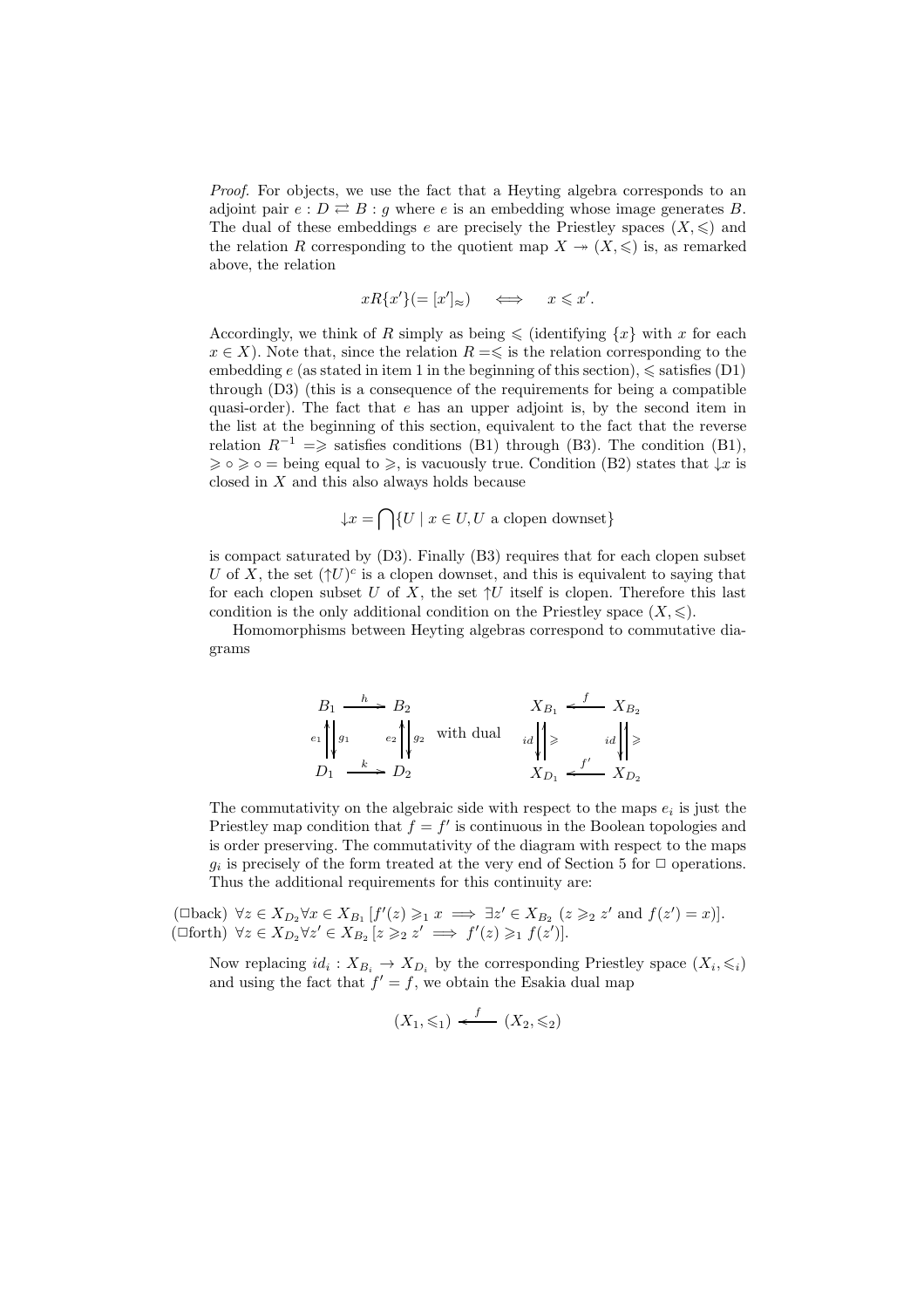which is order preserving and continuous and satisfies the conditions:

 $(\Box$ back)  $\forall z \in X_2 \forall x \in X_1$   $[f(z) \geq 1 \ x \implies \exists z' \in X_2 \ (z \geq 2 \ z' \text{ and } f(z') = x)].$ ( $\Box$ forth) f is order preserving.

However, since  $f$  is already required to be order preserving and continuous, all that remains is the  $(\Box$ back) condition, which is precisely the condition defining bounded morphisms. ⊓⊔

*Remark 1.* In the same manner as we have derived the Priestley and Esakia dualities from our descriptions of the corresponding categories of maps, we could derive the duality for S4 modal algebras as the duals of adjoint pairs  $h : D \rightleftarrows$  $B: e$ , that is, Boolean spaces with a compatible quasi-order such that, for each clopen subset U, the set  $\uparrow U$  is also clopen with continuous quasi-order preserving (quasi)bounded morphisms.

*Remark 2.* A more direct approach to duality for Heyting algebras is to take as dual space for a Heyting algebra A, the dual of the underlying lattice equipped with the ternary Kripke relation obtained from the binary implication operation with spectral maps that are bounded morphisms for this ternary relation. This is not as nice a presentation but is completely equivalent. We show here how to derive the ternary relation corresponding to implication on a Heyting algebra. Let A be a Heyting algebra and  $\rightarrow$ :  $A^{\partial} \times A \rightarrow A$ . Here  $A^{\partial}$  stands for the order dual of A. With this flip in the first coordinate,  $\rightarrow$  is a dual operator and we can compute the corresponding relation  $S = S_{\rightarrow}$  using the  $\pi$ -canonical extension of  $\rightarrow$ . As we've already seen in the unary case we get the same relation, with some switching of the order of coordinates as for its lower adjoint ∧. For the following computation, one needs to know that the canonical extension of meet is the meet of the canonical extension [20, Lemma 4.4]. For all  $x, y, z \in X_A$  we have

$$
S(x, y, z) \iff \kappa(x) \geq y \to^{\pi} \kappa(z)
$$
  

$$
\iff x \nleq y \to^{\pi} \kappa(z)
$$
  

$$
\iff x \wedge^{\sigma} y \nleq \kappa(z)
$$
  

$$
\iff z \leq x \wedge y
$$
  

$$
\iff z \leq x \text{ and } z \leq y
$$

which is of course interderivable with the binary relation  $\leq$ . We leave it as an exercise for the reader to check bounded morphisms for this ternary relation are precisely the same as those in the Esakia duality.

#### 7 Esakia's Lemma and Sahlqvist theory

Esakia formulated and proved Esakia's lemma in order to prove that the topological dual of a Heyting algebra homomorphism is a bounded morphism. Esakia's lemma has since played an important role in modal and intuitionistic model theory. In particular, it was used by Sambin and Vaccaro in their simplified proof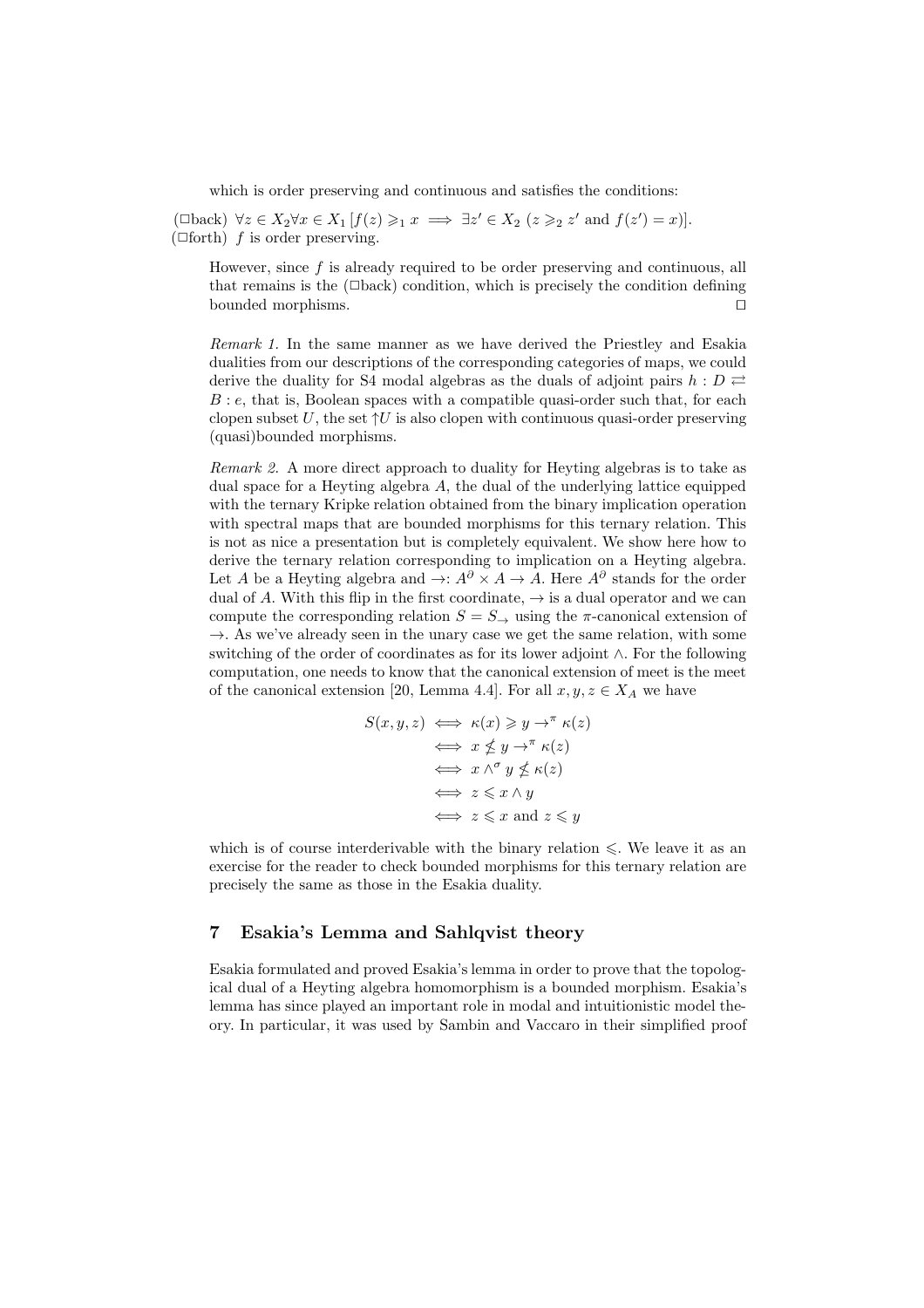of Sahlqvist's Theorem [41]. A generalisation of Esakia's lemma, formulated in algebraic terms ([20, Lemma 3.8]), was the key idea in our proof with Bjarni Jónsson of a fact regarding compositionality of canonical extensions of maps. We then used this result to prove the functoriality of canonical extension (this corresponds to Esakia's application of his lemma) as well as Sahlqvist-type theorems (corresponding to Sambin and Vaccaro's application of Esakia's Lemma).

We begin by stating Esakia's Lemma as Esakia stated it [11, Lemma3].

Lemma 1. *If* (X, R) *is an Esakia space and* C *is a downward directed family of closed subsets of* X*, then*

$$
R^{-1}\left[\bigcap\mathcal{C}\right]=\bigcap R^{-1}\left[\mathcal{C}\right].
$$

In canonical extension language, this translates as follows. Let A be a Heyting algebra and let  $B = A^-$  be its Booleanisation. Let  $X = J^{\infty}(A^{\delta})$ , then  $A^{\delta} =$  $\mathcal{D}(X)$  and  $B^{\delta} = \mathcal{P}(X)$ . The subsets of X that are closed in topological terms are precisely the filter elements of  $B^{\delta}$ . The relation R on the Esakia space of A is, as we have seen in the previous section, the relation  $S_{\Box}$  dual to the box operation on  $B$  given by

$$
\Box: B \stackrel{g}{\longrightarrow} A \stackrel{e}{\longrightarrow} B.
$$

It is not hard to see that, on a Boolean algebra, a relation dual to a box operation is also dual to a diamond operation. Indeed the relation  $R$  on the Boolean space underlying the Esakia space of A is the relation  $S_{\Box}$  for the above given box operation and it is also the relation  $R_{\odot}$  for the conjugate diamond operation,  $\Diamond = \neg \Box \neg$ . For this operation, we saw in the previous section that  $\Diamond^{\delta}$  on  $B^{\delta}$  is just the operation  $S \mapsto R^{-1}[S]$  on  $\mathcal{P}(X)$ . Thus Esakia's lemma says that for any down-directed family  $\mathcal C$  of filter elements we have that

$$
\diamond^{\delta}\left(\bigwedge\mathcal{C}\right) = \bigwedge\{\diamond^{\delta}(c) \mid c \in \mathcal{C}\},\
$$

where the infima are taken in  $B^{\delta}$ . That is, while  $\Diamond^{\delta}$  in general only preserves joins, it also preserves down-directed meets of filter elements. Order dually, of course this same statement also means that  $\Box^{\delta}$  preserves directed joins of ideal elements.

This lemma, which holds for the canonical extension of the box operation associated with a Heyting algebra actually holds for canonical extensions of order preserving maps between distributive lattices in general. That is the content of Lemma 3.8 in [20], which was stated as follows.

**Lemma 2.** Let A and B be bounded distributive lattices, and suppose  $f : A \rightarrow B$ *is isotone. For any down-directed set*  $D$  *of filter elements of*  $A^{\delta}$ *,* 

$$
f^{\sigma}\left(\bigwedge \mathcal{D}\right) = \bigwedge \{f^{\sigma}(x) \mid x \in \mathcal{D}\}.
$$

In [20], we used this lemma to prove that, for every  $x \in X_B$  and for every element  $u \in A^{\delta}$  that satisfies the inequality  $x \leq f^{\sigma}(u)$ , there is a minimal such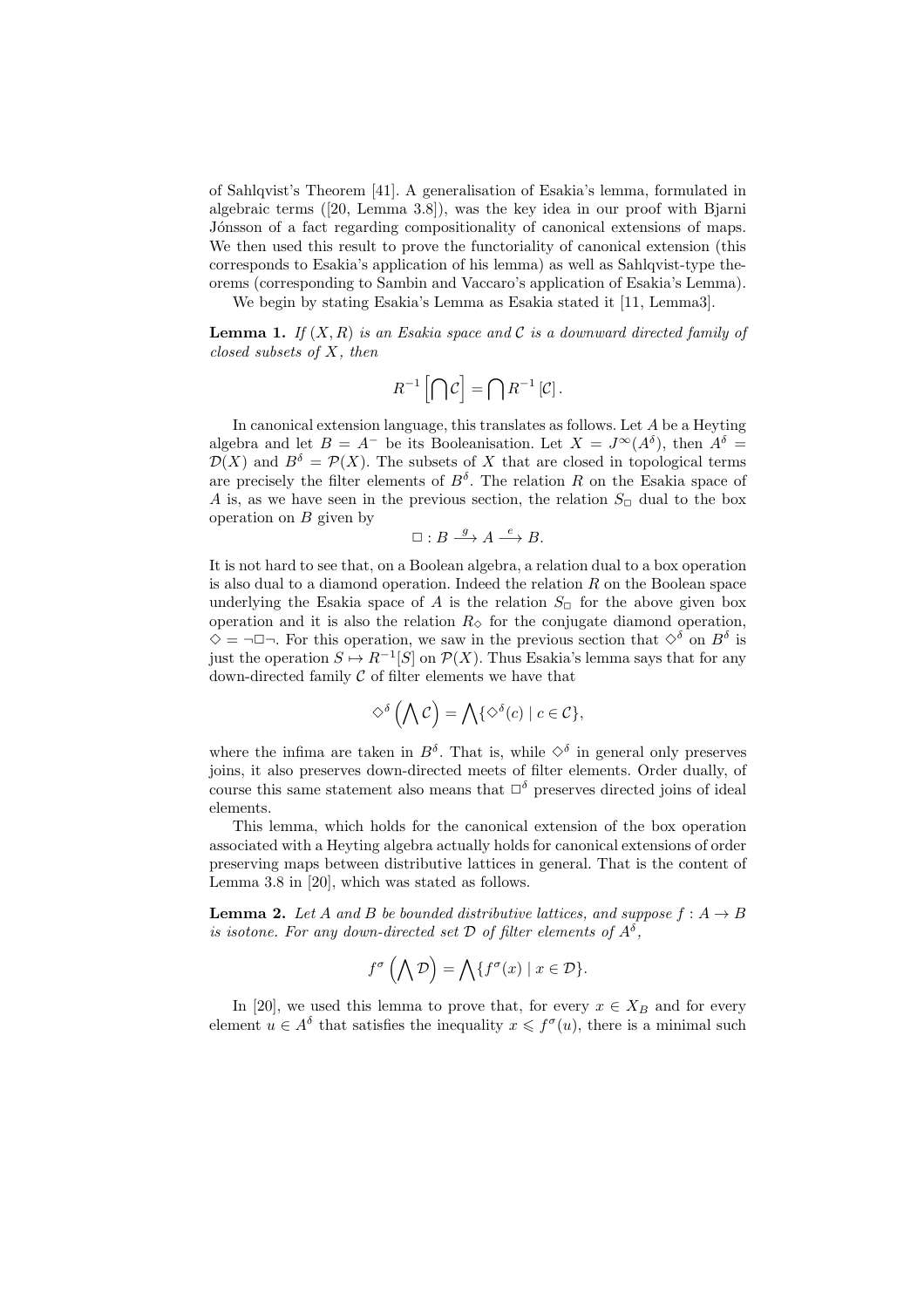solution below u. This is the crucial fact used in  $[20]$  to prove that if f is join preserving in each coordinate, then  $f^{\sigma}$  is Scott continuous. This, in conjunction with the following theorem, then leads to a proof of functoriality of canonical extension and to Sahlqvist-type results.

**Theorem 7.** [20, Theorem 4.3] Let  $g : A \rightarrow B$  be order preserving and  $f : B \rightarrow$ *C* be such that  $f^{\sigma}$  is continuous, then  $(f \circ g)^{\sigma} = f^{\sigma} \circ g^{\sigma}$ .

In order to prove functoriality of canonical extension one must show that  $h \circ \Diamond_1 = \Diamond_2 \circ h$  implies that  $h^{\delta} \circ \Diamond_1^{\sigma} = \Diamond_2^{\sigma} \circ h^{\delta}$ . This is also crucial in the derivation of the description of bounded morphisms as we saw at the end of Section 5. The argument, on the basis of Theorem 7, goes as follows:

$$
h \circ \Diamond_1 = \Diamond_2 \circ h
$$
  
\n
$$
\implies \qquad (h \circ \Diamond_1)^\sigma = (\Diamond_2 \circ h)^\sigma
$$
  
\n
$$
\implies \qquad h^\sigma \circ (\Diamond_1)^\sigma = (\Diamond_2)^\sigma \circ h^\sigma
$$
  
\n
$$
\implies \qquad h^\delta \circ (\Diamond_1)^\sigma = (\Diamond_2)^\sigma \circ h^\delta.
$$

The method for showing that equational properties holding on a lattice with additional operations lift to the canonical extension is similar, and this is the subject of Sahlqvist theory. An equation may be seen as the equality of two compositions of maps that are either basic operations or juxtapositions of such  $(f: A \to B \text{ and } q: C \to D \text{ yield } [f, q]: A \times C \to B \times D$ . Showing that the equation lifts is then a matter of showing that canonical extension commutes with composition and juxtaposition. In our paper  $[21]$  with Bjarni Jónsson, we no longer relied (directly) on Esakia's lemma for these kind of arguments, but developed a theory based on topology which allows a more transparent and uniform treatment of issues concerning the interaction of extending maps and composing them.

#### 8 Esakia spaces as completions of universal models

One of the purposes of the dual space of a bounded distributive lattice is to supply a representation theorem: every bounded distributive lattice may be realised as a sublattice of a powerset lattice. For some lattices, one does not need something so complicated as the dual space to obtain such a representation. This is true, for example, in computer science in the study of classes of formal languages. By definition, these are given as sublattices of the powerset of the set of all words  $A^*$  in some alphabet A. This is also true for lattices that have "enough" join prime elements in the sense that each element is a join of join prime elements. This is true, e.g., for free bounded distributive lattices where the pure conjunctions of generators join generate and are join prime. This is also true for (finitely generated) free Heyting algebras. This latter fact is at the lattice theoretic origin of the so-called universal models of intuitionistic propositional logic.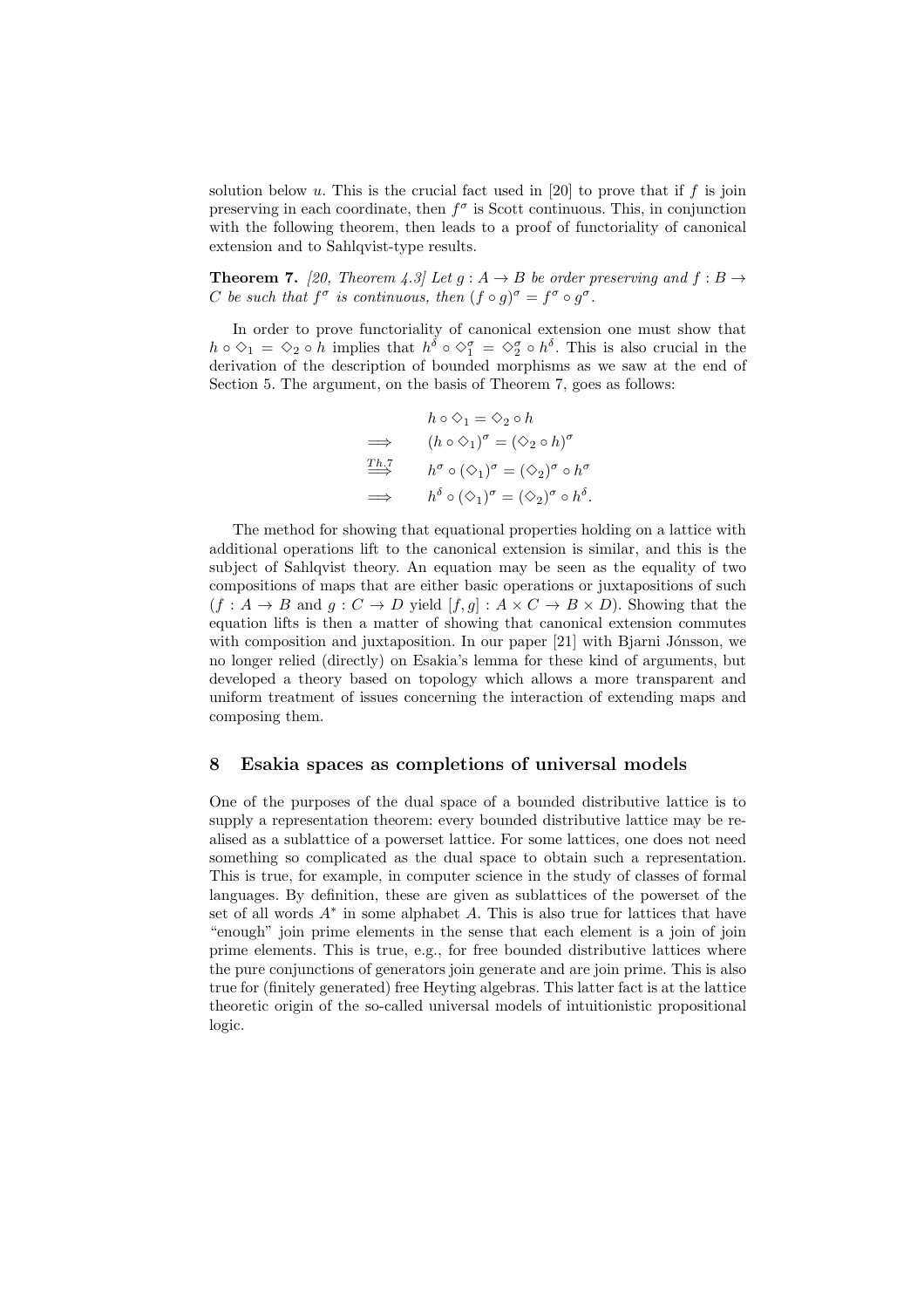Let  $N \in \mathbb{N}, N \geq 1$ , and let  $A = F_{HA}(N)$  be the free Heyting algebra on N generators. Then  $A$  is infinite, but, as a lattice, it may be built incrementally as the direct limit (or colimit in categorical terms) of the finite sublattices  $A_n$ consisting of all elements of implicational rank less than or equal to  $n$  (meaning that there is a term describing such an element in terms of the generators in which the maximum number of nested implications is less than or equal to  $n$ ). This direct limit, and its dual inverse limit of finite posets, have been studied extensively by Ghilardi  $[25-28]$  and others  $[6, 7, 2]$ . The dual inverse limit may be built up in a uniform way as follows.

Given a poset  $(X, \leqslant)$ , we say that a subset S of X is *rooted* if there exists  $p \in S$  such that  $q \leq p$  for each  $q \in S$ . In this case, we call p the *root* of S. It follows from the definition that a root of a rooted set is unique. We denote by  $\mathcal{P}_r(X)$  the set of all rooted subsets of  $(X,\leqslant)$ . We also let  $root: \mathcal{P}_r(X) \to X$  be the map sending each rooted subset  $S$  of  $X$  to its root. Now define the sequence  ${X_n}_{n\in\mathbb{N}}$  of finite posets as follows:

$$
X_0 = J(F_{DL}(N)) (= \mathcal{P}(N)) \qquad X_1 = \mathcal{P}_r(X_0)
$$
  
For  $n \ge 1$   $X_{n+1} = \{ \tau \in \mathcal{P}_r(X_n) \mid \forall T \in \tau \ \forall S \in X_n$   

$$
(S \le T \implies \exists T' \in \tau \ (T' \le T \text{ and } root(S) = root(T')) \}.
$$

The condition defining  $X_{n+1}$ , which was first given in [25] might seem strange but it can be derived using correspondence theory in a straight forward way [2].

One can then show that the functions  $root : \mathcal{P}_r(X_n) \to X_n$  remain surjective when one restricts the domains to  $X_{n+1}$ . We denote by  $\nabla$  the sequence

$$
X_0 \xrightarrow{root} X_1 \xrightarrow{root} X_2 \dots
$$

The dual sequence

$$
D_0 \xrightarrow{i_0} D_1 \xrightarrow{i_1} D_2 \xrightarrow{i_2} \dots
$$

has (the lattice underlying)  $A = F_{HA}(N)$  as its direct limit, and the maps  $i_n$ are the duals of the root maps and are thus the upper adjoints of the forward image maps of the root maps. An observation, also dating back to Ghilardi, is that the maps in the sequence  $\nabla$  have upper adjoints, or in other words that the maps  $i_n$  send join primes to join primes and thus the join primes of the lattices  $D_n$  remain join prime all the way up the chain and thus also in A, which is then join-generated by the set  $J(A)$  of join prime elements of A.

The upper adjoint maps are the maps  $X_n \to X_{n+1}, x \mapsto \downarrow x$ . Thus  $\nabla$  is both an inverse and a direct limit system

$$
X_0 \xrightarrow[\text{root}]{\downarrow(.)} X_1 \xrightarrow[\text{root}]{\downarrow(.)} X_2 \dots
$$

From the above analysis of the sequence  $\nabla$ , we see the following relationship:

The Esakia space of A is  $X = \varprojlim X_n$ The set of join primes of A is  $J(A) = \varinjlim X_n$ .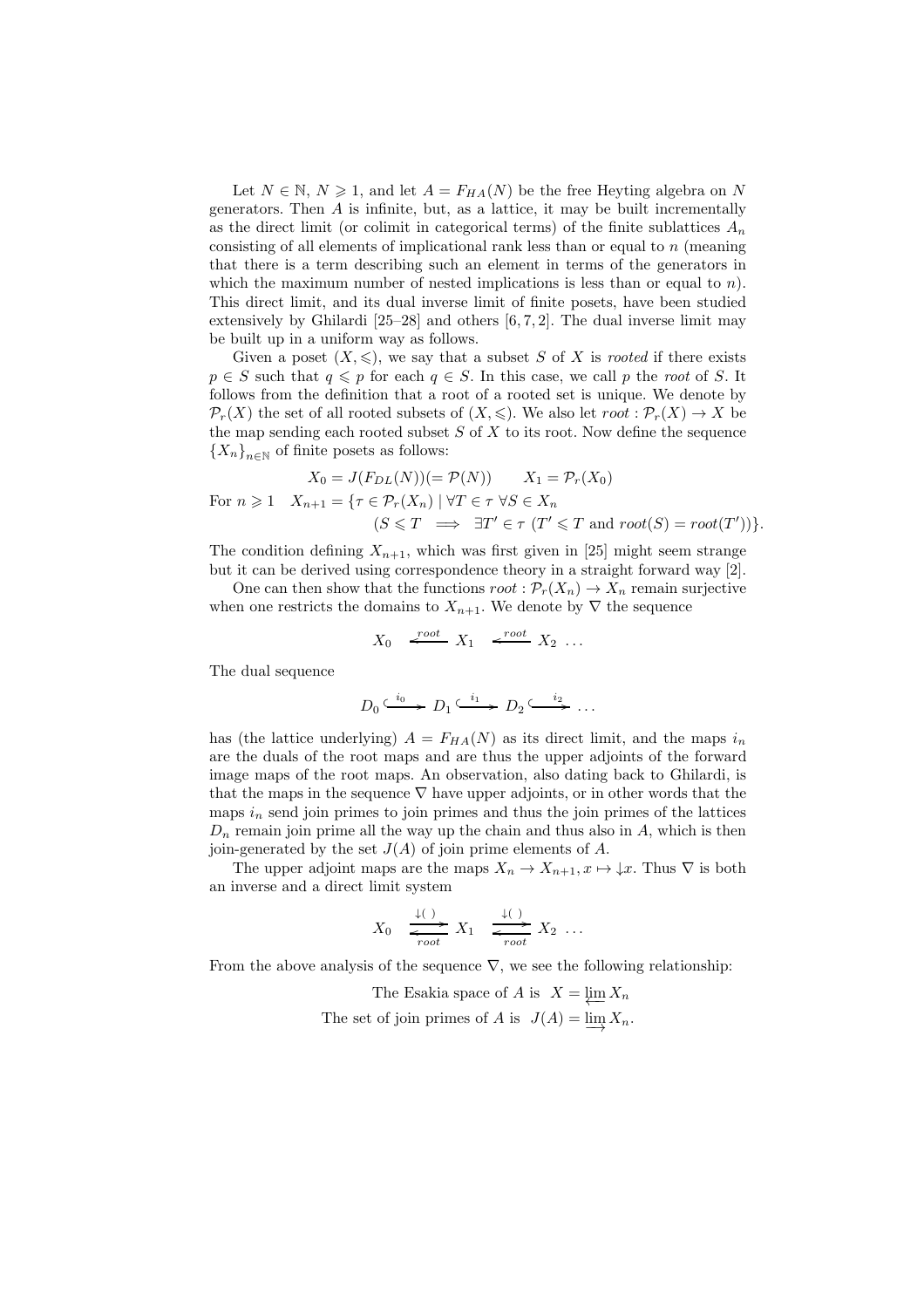Accordingly, we see that A may be given a set representation in  $J(A)$  via the embedding  $A \hookrightarrow \mathcal{P}(J(A))$  where  $a \in A$  is sent to  $\{x \in J(A) \mid x \leq a\}$ . Note that the sets  $\{x \in J(A) \mid x \leq a\}$  for  $a \in A$  are precisely the downsets of finite antichains in the poset  $J(A)$ . However, the poset  $J(A)$  is fairly complicated and a smaller one suffices to obtain a set representation of A. This is the point of the so called *(*N*-)universal model*. The universal model, U, was already anticipated in [8] and originates with [43, 40]. The subject was revived in [1], where it was, among other, shown that the poset underlying the universal model consists of the finite height elements of the Esakia space of  $A$  (see [1, Theorem 3.2.9]). The interpretation that is part of the universal model is precisely the map sending  $a \in A$  to  $\{x \in U \mid x \leq a\}$ . Also, the so-called *de Jongh formulas* show that the downset (in our order) (as well as the completement of the upset) of such a finite height element of the Esakia space  $X$  is (are) clopen (see [1, Theorem 3.3.2]). It is easy to see that the downset of a point in a Priestley space is clopen if and only if the point corresponds to a principal prime filter (and thus to a join prime element of the dual lattice). Thus the poset underlying the universal model U is contained in  $J(A)$  and, as mentioned above, already the points in U are enough to obtain a set representation of A (see, e.g. [1, Theorem 3.2.20]). In this representation, an element  $a \in A$  is of course sent to  $\{x \in U \mid x \leq a\},\$ the so-called *definable subsets* of the universal model U. While U is simpler than  $J(A)$ , no characterisation of the definable sets,  $\{x \in U \mid x \leq a\}$  for  $a \in A$ , is known.

The fact that A is representable as a lattice of subsets of  $J(A)$  and of U yields a connection between these posets and the Esakia space of A. This connection is a special case of results presented in [17] and this is the last topic in this survey of recent developments in duality theory as they relate to Esakia's work. Thus we will outline here those results of [17] that are concerned just with set representations of lattices. For further details see [17, Section 1] and the forthcoming journal paper [16]. The key initial observation of [17], relative to set representations of lattices, is that a set representation  $D \hookrightarrow \mathcal{P}(X)$  may faithfully be seen as a special kind of quasi-uniform space.

A *quasi-uniform space* is a pair  $(X, \mathcal{U})$ , where X is a set, and U is a collection of subsets of  $X \times X$  having the following properties:

- 1. *U* is a filter of subsets of  $X \times X$  contained in the up-set of the diagonal  $\Delta = \{(x, x) \mid x \in X\};$
- 2. for each  $U \in \mathcal{U}$ , there exists  $V \in \mathcal{U}$  such that  $V \circ V \subseteq U$ ;

The collection  $U$  is called a quasi-uniformity and its elements are called  $en$ *tourages* and should be thought of as the epsilon-neighboorhoods of the diagonal in a quasi-metric space, i.e., sets of the form  $U \supseteq \{(x, y) | d(x, y) < \epsilon\}$  for some  $\epsilon > 0$ . The condition (2) corresponds to the triangle inequality. A quasi-uniform space is said to be a *uniform space* provided the converse,  $U^{-1}$ , of each entourage U is again an entourage of the space (this corresponds to the symmetry axiom for metrics).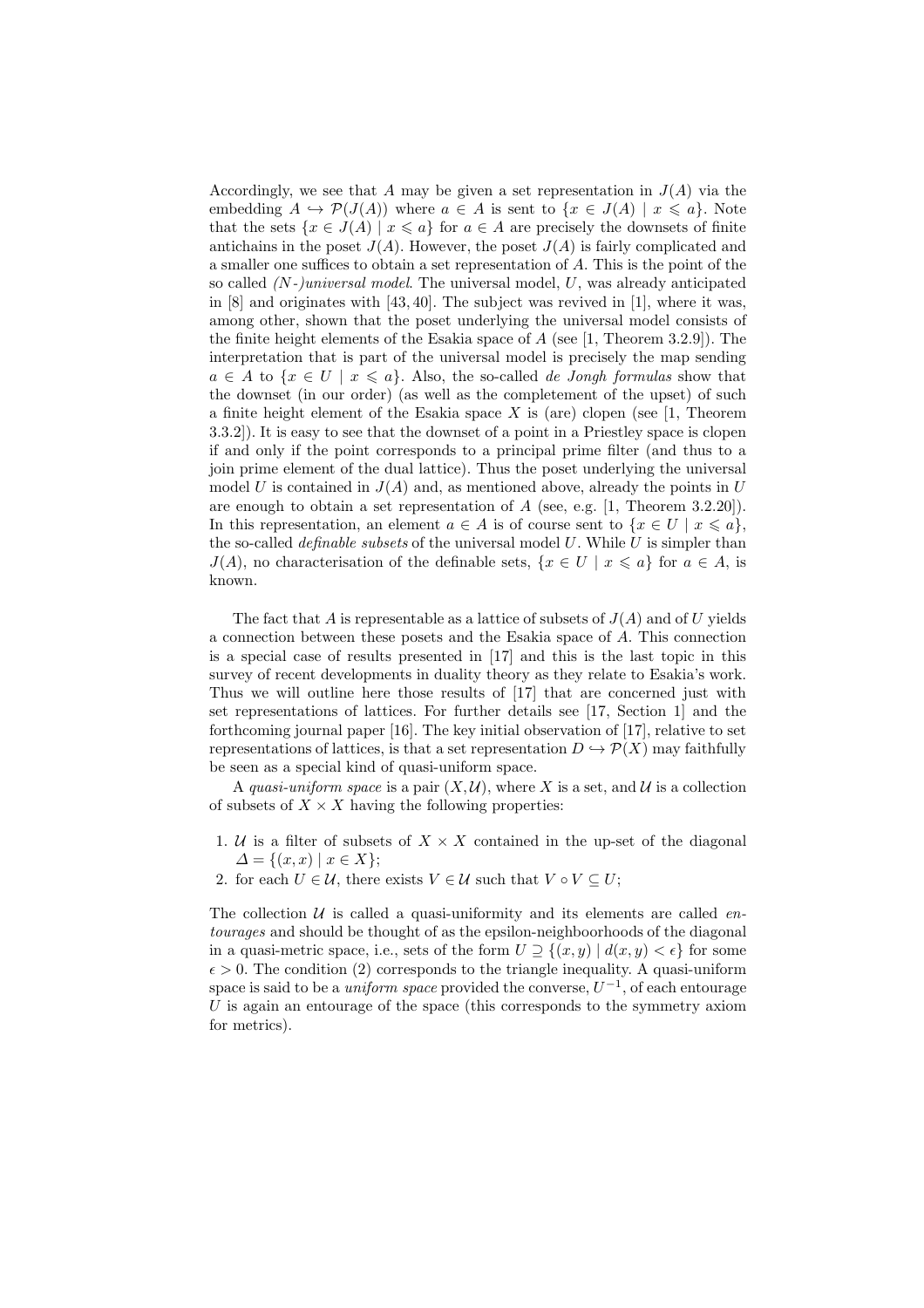A function  $f: (X, \mathcal{U}) \to (Y, \mathcal{V})$  between quasi-uniform spaces is *uniformly continuous* provided  $(f \times f)^{-1}(V) \in \mathcal{U}$  for each  $V \in \mathcal{V}$ . Sometimes we will write  $f: X \to Y$  is  $(\mathcal{U}, \mathcal{V})$ -uniformly continuous instead to express this fact. A quasiuniform space  $(X, \mathcal{U})$  always gives rise to a topological space. This is the space X with the induced topology, which is given by  $V \subseteq X$  is open provided, for each  $x \in V$ , there is  $U \in \mathcal{U}$  such that  $U(x) = \{y \in X \mid (x, y) \in U\} \subseteq V$ . In general, several different quasi-uniformities on  $X$  give rise to the same topology. We will assume that all spaces are Komolgorov, that is, the induced topology is  $T_0$ . This requirement is equivalent to the intersection of all the entourages in  $U$  being a partial order rather than just a quasi-order on  $X$ . In case a quasi-uniform space  $(X, \mathcal{U})$  is not separated, it may be mapped to its so-called Komolgorov quotient which is given by the equivalence relation obtained by intersecting all the  $U \cap U^{-1}$  for  $U \in \mathcal{U}$ , or equivalently, given by the partial order reflection of the quasi-order corresponding to  $U$ . For the basic theory of uniform spaces and quasi-uniform spaces, we refer to [5] and [14].

We are now ready to explain how set representations may be viewed, up to isomorphism, as certain quasi-uniform spaces, which we will call Pervin spaces. First of all, instead of working with lattice representations  $e : D \hookrightarrow \mathcal{P}(X)$ , we will work with sublattices  $\mathcal{L} \subseteq \mathcal{P}(X)$ . Now, given a set X, we denote, for each subset  $A \subseteq X$ , by  $U_A$  the subset

$$
(A^c \times X) \cup (X \times A) = \{(x, y) \mid x \in A \implies y \in A\}
$$

of  $X \times X$ . Given a topology  $\tau$  on X, the filter  $\mathcal{U}_{\tau}$  generated by the sets  $U_A$  for  $A \in \tau$  is a quasi-uniformity on X. The quasi-uniform spaces  $(X, \mathcal{U}_{\tau})$  were first introduced by Pervin [37] and are now known in the literature as Pervin spaces. Given a sublattice,  $\mathcal{L} \subseteq \mathcal{P}(X)$ , we define  $(X, \mathcal{U}_{\mathcal{L}})$  to be the quasi-uniform space whose quasi-uniformity is the filter generated by the entourages  $U_L$  for  $L \in \mathcal{L}$ . Here we will call this more general class of quasi-uniform spaces *Pervin spaces*. The lattice  $\mathcal L$  may be recovered from  $(X, \mathcal U_{\mathcal L})$  as the blocks of the space. The *blocks* of a space  $(X, \mathcal{U})$  are the subsets  $A \subseteq X$  such that  $U_A$  is an entourage of the space, or equivalently, those for which the characteristic function  $\chi_A : X \to 2$  is uniformly continuous with respect to the Sierpinski quasi-uniformity on 2, which is the one containing just  $2^2$  and  $\{(0,0), (1, 1), (1, 0)\}.$ 

The Pervin spaces are *transitive*, that is, they have a basis of transitive entourages. In addition, they are *totally bounded*: for every entourage U, there exists a finite cover C of the space X such that  $C \times C \subseteq U$  for each  $C \in \mathcal{C}$ . It may also be shown that the Pervin spaces (as we define them here) are exactly the transitive and totally bounded quasi-uniform spaces. It is not hard to see that if  $\mathcal{M} \subseteq \mathcal{P}(X)$  and  $\mathcal{L} \subseteq \mathcal{P}(Y)$  are lattices of sets, then a map  $f : (X, \mathcal{U}_{\mathcal{M}}) \to (Y, \mathcal{U}_{\mathcal{L}})$ is uniformly continuous if and only if  $f^{-1}$  induces a lattice homomorphism from  $\mathcal L$  to  $\mathcal M$  by restriction. Thus, the category of lattices of sets with morphisms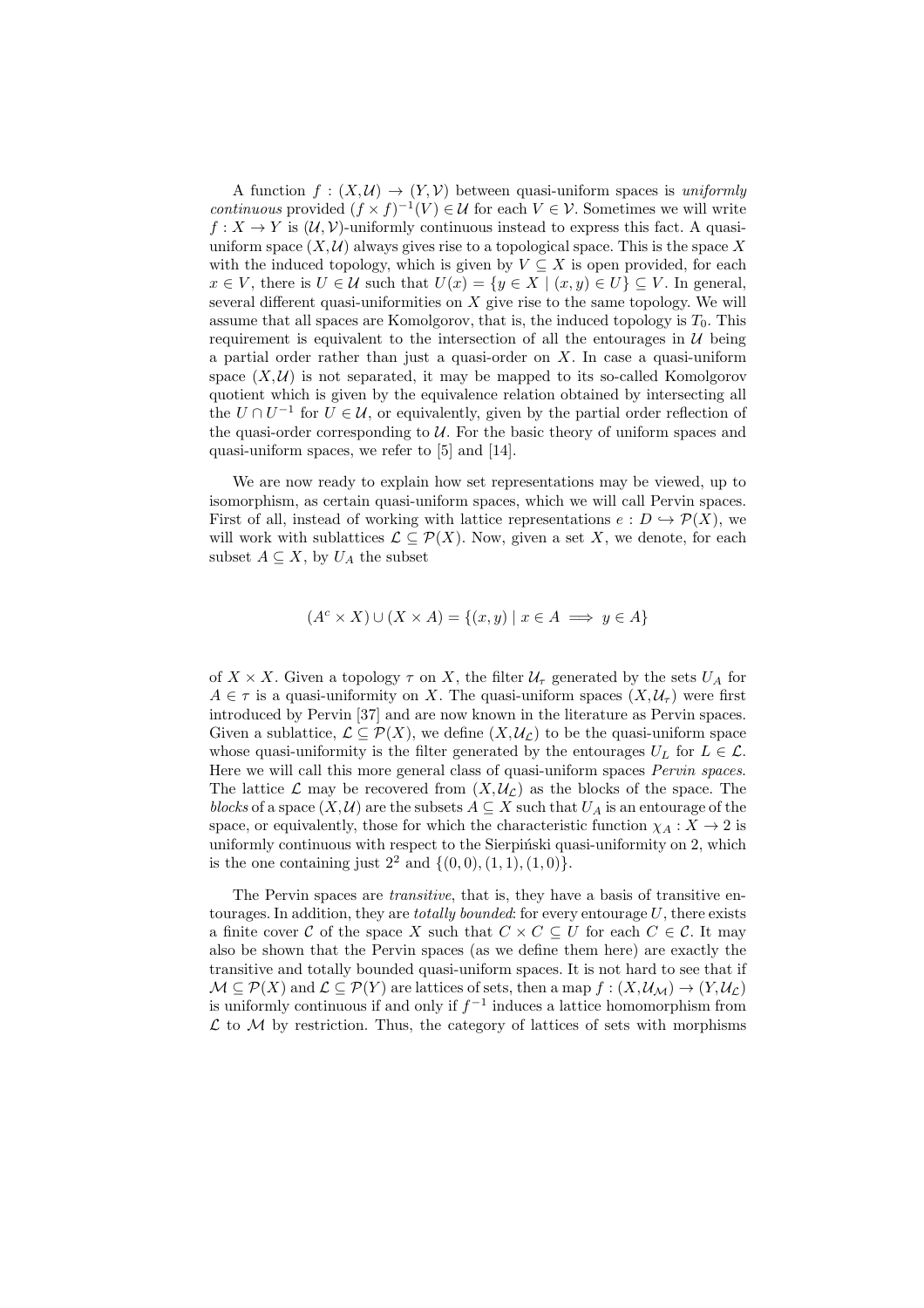that are commuting diagrams

$$
\begin{array}{ccc}\n\mathcal{L} & \xrightarrow{h} & \mathcal{M} \\
\downarrow & & \downarrow \\
\mathcal{P}(Y) & \xrightarrow{\phi} & \mathcal{P}(X),\n\end{array}
$$

where  $\phi$  is a complete lattice homomorphism, is dually equivalent to the category of Pervin spaces with uniformly continuous maps.

Now we are ready to state the main result of Section 1 of [17]: The set representation of a lattice  $D$  given by Stone/Priestley duality is obtainable from *any* set representation  $e: D \hookrightarrow \mathcal{P}(X)$  by taking the so-called bicompletion of the corresponding quasi-uniform Pervin space  $(X, \mathcal{U}_{Im(e)})$ .

To be more precise, we have:

Theorem 8. *[17, Theorem 1.6] Let* D *be a bounded distributive lattice, and let*  $e : D \hookrightarrow \mathcal{P}(X)$  *be any embedding of* D *in a power set lattice and denote by*  $\mathcal{L}$ *the image of the embedding e. Let*  $\widetilde{X}$  *be the bicompletion of the Pervin space*  $(X, \mathcal{U}_{\mathcal{L}})$ . Then  $\widetilde{X}$  with the induced topology is the dual space of D.

We give a few details on this theorem. For more details on bicompleteness see [14, Chapter 3]. The theory of completions of uniform spaces is well-understood, see e.g. [5, Chapter II.3]. However, for quasi-uniform spaces, the situation is much more delicate. Two of the most accepted and well behaved completions, namely the bicompletion [14] (which is equivalent to the pair completion and the strong completion) and the D-completion [9], actually agree for Pervin spaces. The bicompletion is particularly appropriate to the representation theory of distributive lattices since it relates the representations of the lattice, its order dual, and its booleanisation. In addition, the bicompletion is the simplest, as it mainly reduces to the completion theory of uniform spaces.

Let  $(X, \mathcal{U})$  be a quasi-uniform space. The converse,  $\mathcal{U}^{-1}$ , of the quasi-uniformity U, consisting of the converses  $U^{-1}$  of the entourages  $U \in \mathcal{U}$ , is again a quasiuniformity on  $X$ . Further, the *symmetrisation*  $\mathcal{U}^s$ , which is the filter generated by the union of  $U$  and  $U^{-1}$ , is a uniformity on X. It is easy to verify that if  $(X,\mathcal{U}_{\mathcal{L}})$  is a Pervin space, then  $(X,\mathcal{U}_{\mathcal{L}}^{-1})$  is the Pervin space corresponding to the order dual of L as embedded in  $\mathcal{P}(X)$  via  $\mathcal{L}^{\partial} \hookrightarrow \mathcal{P}(X)$  obtained by taking complements in  $\mathcal{P}(X)$ . Also  $(X, \mathcal{U}_{\mathcal{L}}^s)$  is the uniform Pervin space corresponding to the representation  $\mathcal{L}^- \hookrightarrow \mathcal{P}(X)$  of the booleanisation  $\mathcal{L}^-$  of  $\mathcal{L}$ .

Now, a quasi-uniform space  $(X, \mathcal{U})$  is *bicomplete* if and only if  $(X, \mathcal{U}^s)$  is a complete uniform space. It has been shown by Fletcher and Lindgren that the full category of bicomplete quasi-uniform spaces forms a reflective subcategory of the category of quasi-uniform spaces with uniformly continuous maps, and thus, for each quasi-uniform space  $(X, \mathcal{U})$ , there is a bicomplete quasi-uniform space  $(X, \mathcal{U})$  and a uniformly continuous map  $\eta_X : (X, \mathcal{U}) \to (X, \mathcal{U})$  with a universal property: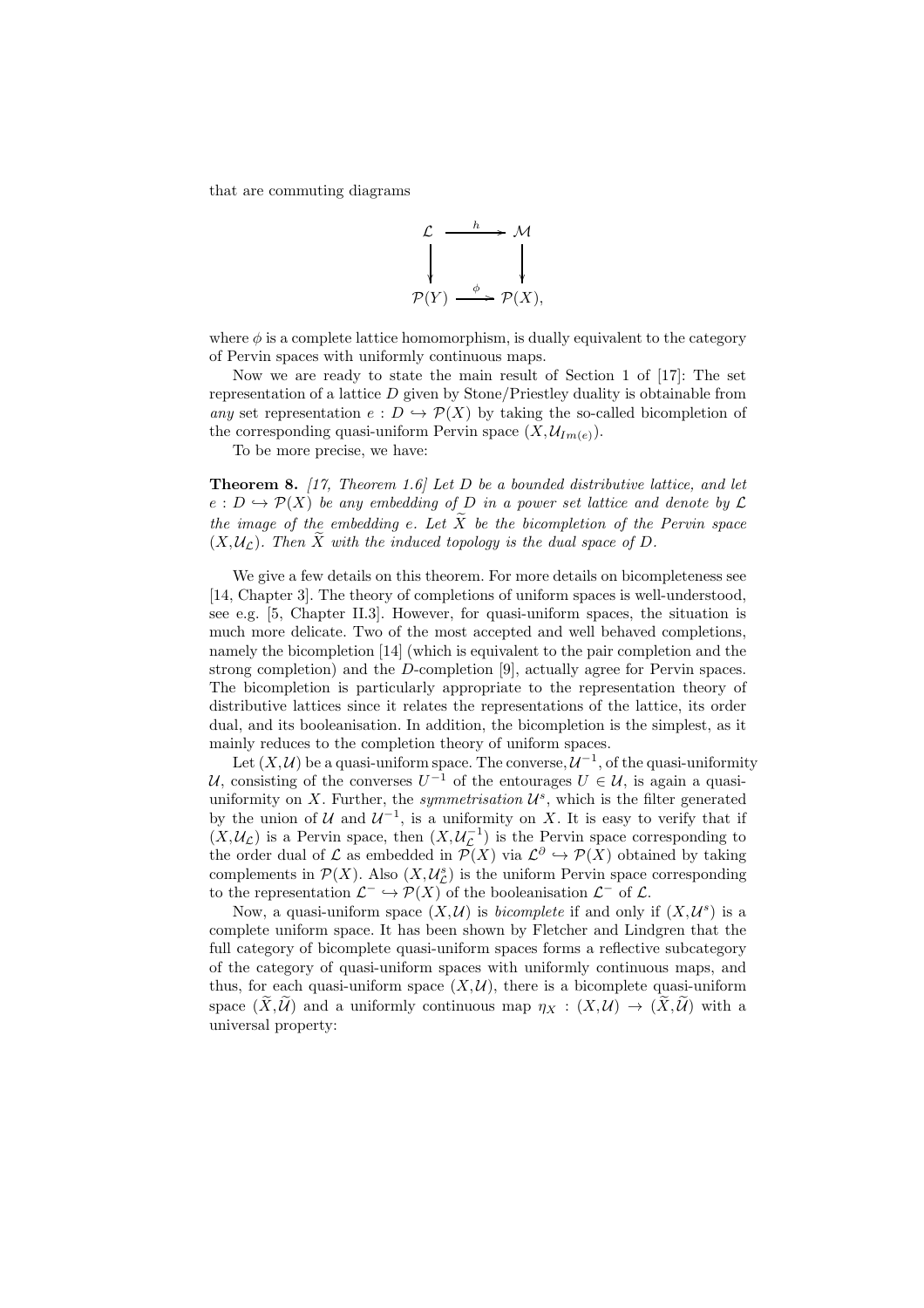**Theorem 9.** [14, Chapter 3.3] Let  $(X, \mathcal{U})$  be a quasi-uniform space,  $(Y, \mathcal{V})$  a *bicomplete quasi-uniform space and let*  $f : X \to Y$  *be a*  $(\mathcal{U}, \mathcal{V})$ *-uniformly continuous function. Then there exists a unique*  $\widetilde{f}: \widetilde{X} \to Y$  *which is*  $(\widetilde{\mathcal{U}}, \mathcal{V})$ *-uniformly continuous such that*  $f = \tilde{f} \circ \eta_X$ .

The bicompletion of a quasi-uniform space  $(X, \mathcal{U})$  is closely related to that of its symmetrisation in that the symmetrisation of the bicompletion is equal to the (bi)completion of the symmetrisation. In the case of a quasi-uniform Pervin space  $(X, \mathcal{U}_{\mathcal{L}})$  the symmetrisation is the uniform Pervin space  $(X, \mathcal{U}_{\mathcal{L}})$ of the booleanisation  $\mathcal{L}^-$  of  $\mathcal{L}$ . It is not too hard to show that the (uniform=bi) completion of  $(X, \mathcal{U}_{\mathcal{L}^-})$  is the Boolean space dual to  $\mathcal{L}^-$  given as a uniform space. That is,  $\bar{X} = X_{\mathcal{L}^-}$  is the set of ultrafilters of  $\mathcal{L}^-$  (or equivalently the set of prime filters of  $\mathcal{L}$ ), and the uniformity corresponding to  $\mathcal{L}^-$  is generated by the sets  $U_B = (B^c \times \tilde{X}) \cup (\tilde{X} \times B)$  for  $B \subseteq \tilde{X}$  clopen (in the topology for  $\mathcal{L}^-$ , or equivalently, in the Priestley topology for  $\mathcal{L}$ ). This is the unique uniformity inducing the Boolean topology on  $X$  since this space is compact Hausdorff, see [5, Chapter II.4, Theorem 1]. Thus this uniform space carries no more information than that of the topological dual space of  $\mathcal{L}^-$ .

The function  $\eta_X : X \to X$  underlying the embedding of  $(X, \mathcal{U}_{\mathcal{L}^-})$  in  $(X, \mathcal{U}_{\mathcal{L}^-})$ is the map which sends  $x \in X$  to the point of  $X_{\mathcal{L}^-}$  corresponding to the homomorphism  $\chi_x : \mathcal{L}^- \to 2$  given by  $\chi_x(L) = 1$  if and only if  $x \in L$ . Also, the  $(\mathcal{U}_{\mathcal{L}^-}, \mathcal{U}_{\mathcal{L}^-})$ -uniform continuity of this map comes about in a particularly simple way as one can show that  $\eta_X^{-1}(U_{\hat{L}}) = U_L$  for each  $L \in \mathcal{L}^-$ .

Now we can formulate, what the bicompletion of  $(X, \mathcal{U}_{\mathcal{L}})$  is: It is based on the map  $\eta_X : X \to \overline{X}$  as given above, but the quasi-uniformity on  $\overline{X}$  is generated by the sets  $U_{\widehat{L}}$  for  $L \in \mathcal{L}$  rather than by all the sets  $\eta_X(U_L)$  for  $L \in \mathcal{L}^-$ . Thus the bicompletion of  $(X, \mathcal{U}_\mathcal{L})$  is the Stone space of D 'in quasi-uniform form'. Alternatively, one can think of this space as an ordered uniform space and simply equip the Boolean space  $(\tilde{X}, \tilde{\mathcal{U}}_{\mathcal{L}^-})$  with the order obtained by  $\bigcap_{L\in\mathcal{L}}U_{\hat{L}}$ . This is then a uniform version of Priestley duality.

In closing, we record what this theory yields in the setting of finitely freely generated Heyting algebras. We have the following corollary to Theorem 8.

Corollary 3. *Let* N *be a positive natural number, and* A *the free* N*-generated Heyting algebra. Then the following statements hold:*

- *1. The Esakia space* X *dual to* A *is homeomorphic to the bicompletion of the quasi-uniform Pervin space*  $(J(A), \mathcal{U}_\mathcal{L})$  *where*  $J(A)$  *is the set of join prime elements of* A *and* L *is the lattice of all downsets of finite antichains in*  $J(A)$ .
- *2. The Esakia space* X *dual to* A *is homeomorphic to the bicompletion of the quasi-uniform Pervin space*  $(U, U<sub>D</sub>)$  where U is the frame underlying the N*universal model of intuitionistic logic and* D *is the lattice of all definable subsets of* U*.*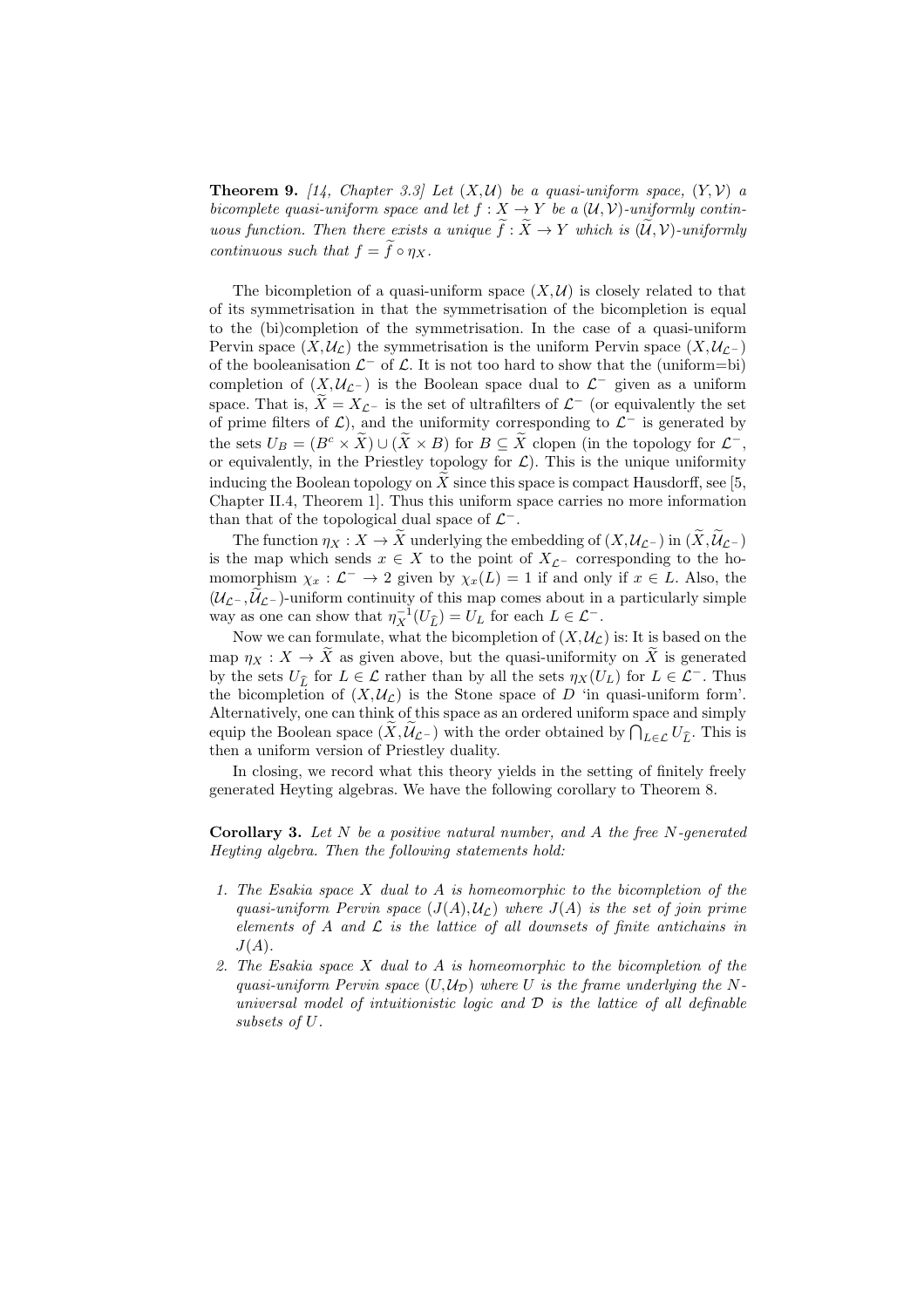# References

- 1. N. Bezhanishvili, Lattices of Intermediate and Cylindric Modal Logics, Dissertation, University of Amsterdam, 2006.
- 2. N. Bezhanishvili and M. Gehrke, Finitely generated free Heyting algebras via Birkhoff duality and coalgebra, Logical Methods in Computer Science 7 (2011).
- 3. P. Blok, W. J.and Dwinger, Equational classes of closure algebras. I, Indag. Math. 37 (1975), 189–198.
- 4. W. J. Blok, Varieties of Interior Algebras, PhD thesis, University of Amsterdam, 1976.
- 5. N. Bourbaki, General topology. Chapters 1–4, Elements of Mathematics (Berlin), Springer-Verlag, Berlin, 1998.
- 6. C. Butz, Finitely presented Heyting algebras, Rap. Tech., BRICS, AArhus, 1998.
- 7. L. DARNIÈRE AND M. JUNKER, On Bellissimas construction of the finitely generated free Heyting algebras, and beyond, Arch. Math. Logic 49 (2010), 743–771.
- 8. D. DE JONGH, *Investigation on the Intiutionistic propositional Calculus*, Dissertation, University of Wisconsin, 1968.
- 9. D. Doitchinov, A concept of completeness of quasi-uniform spaces, Topology Appl. 38,3 (1991), 205–217.
- 10. M. A. E. Dummett and E. J. Lemmon, Modal logics between S4 and S5, Z. Math. Logik Grundlagen Math. 5 (1959), 250–264.
- 11. L. L. Esakia, Topological Kripke models, Soviet Math. Dokl. 15 (1974), 147–151.
- 12. L. L. Esakia, On the variety of Grzegorczyk algebras, Sel. Sov. Math. 3 (1984), 343–366.
- 13. L. L. Esakia, Heyting Algebras. Duality Theory, Metsniereba Press, Tbilisi, 1985.
- 14. P. FLETCHER AND W. F. LINDGREN, Quasi-uniform spaces, Lecture Notes in Pure and Applied Mathematics vol. 77, Marcel Dekker Inc., New York, 1982.
- 15. M. Gehrke, Stone duality and the recognisable languages over an algebra, in  $CALCO 2009$ , A. Kurz and al. (eds.), Berlin, 2009, pp. 236–250, Lect. Notes Comp. Sci. vol. 5728, Springer.
- 16. M. Gehrke, S. Grigorieff and J.-E. Pin, Equational theory for lattices of regular languages. in preparation.
- 17. M. Gehrke, S. Grigorieff and J.-E. Pin, Duality and equational theory of regular languages, in ICALP 2010, Part II, S. e. a. Abramsky (ed.), Berlin, 2010, pp. 151–162, Lect. Notes Comp. Sci. vol. 6199, Springer.
- 18. M. GEHRKE AND J. HARDING, Bounded lattice expansions, Journal of Algebra 238,1 (2001), 345–371.
- 19. M. Gehrke, R. Jansana and A. Palmigiano, ∆1-completions of a poset, Order. To appear.
- 20. M. GEHRKE AND B. JÓNSSON, Bounded distributive lattices with operators, Mathematica Japonica 40 (1994), 207-215.
- 21. M. GEHRKE AND B. JÓNSSON, Bounded distributive lattices expansions, Mathematica Scandinavica 94,2 (2004), 13–45.
- 22. M. Gehrke and H. A. Priestley, Canonical extensions of double quasioperator algebras: An algebraic perspective on duality for certain algebras with binary operations, J. Pure and Applied Alg. 209,1 (2007), 269–290.
- 23. M. Gehrke and J. Vosmaer, A View of Canonical Extension, in TbiLLC, N. Bezhanishvili, S. Löbner, K. Schwabe and L. Spada (eds.), pp. 77-100, Lecture Notes in Computer Science vol. 6618, Springer, 2009.